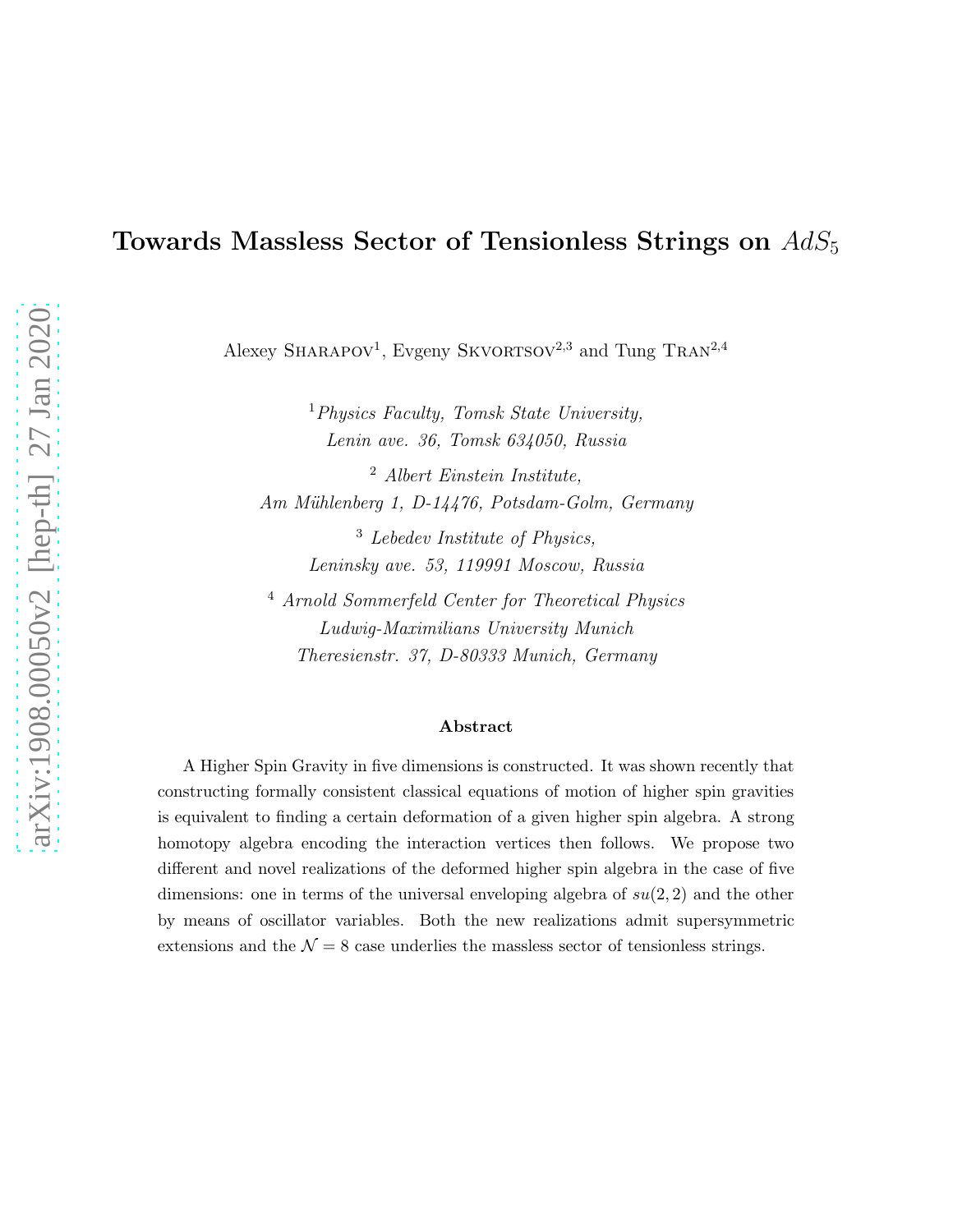# Contents

|                | 1 Introduction                                              | $\boldsymbol{2}$ |
|----------------|-------------------------------------------------------------|------------------|
|                | 2 Initial Data                                              | $\bf{5}$         |
|                | 3 Vertices                                                  | 8                |
|                | 4 Deformation                                               | 11               |
|                | Deformation Through the Universal Enveloping Algebra<br>4.1 | 12               |
|                | 4.2                                                         | 14               |
|                | 5 Einstein Equations                                        | 14               |
| 6 <sup>1</sup> | Conclusions                                                 | 16               |
|                | <b>Bibliography</b><br>17                                   |                  |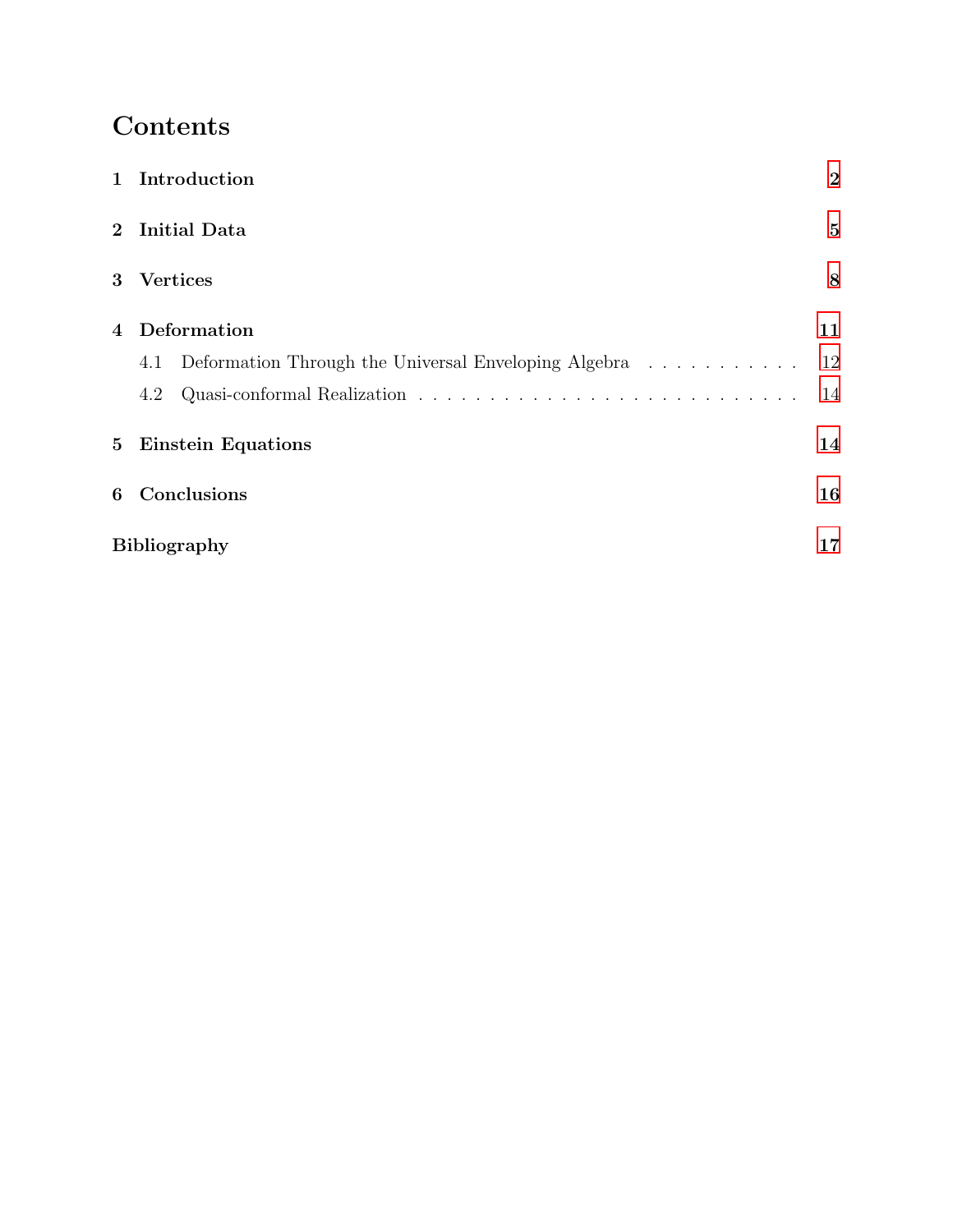### <span id="page-2-0"></span>1 Introduction

The Higher Spin Gravity is one of the approaches to the problem of quantum gravity whose main idea is to extend the metric field with (usually infinitely many) massless fields of spin greater than two. A rich gauge symmetry associated with the higher spin extension is expected to render higher spin gravities renormalizable and even finite, thereby serving as an alternative and/or companion of supersymmetry. The conjectural 'no counterterm' argument downgrades the problem of quantum consistency to a much simpler task of constructing a purely classical higher spin gravity. The crux, however, is a zoo of no-go theorems that makes it hard to find such theories in the landscape of conventional field theories. Many of these theorems are about the flat space background [\[1](#page-17-1)[–3\]](#page-17-2). Recently, the most important of these no-go's have found their anti-de Sitter space cousins.[1](#page-2-1)

At present there are only three examples of higher spin gravities that avoid all the no-go theorems one way or another: (i) extension of the Chern–Simons formulation of 3d gravity [\[11](#page-17-3)[–13\]](#page-17-4), which has been a very useful toy-model over the last years [\[14](#page-17-5)]; (ii) conformal higher spin gravity [\[15](#page-18-0)[–17\]](#page-18-1) where the non-locality is tamed by the local Weyl symmetry and it shares many features with conventional lower spin theories; (iii) chiral higher spin gravity, which exists both in 4d flat  $[18–22]$  $[18–22]$  $[18–22]$  and anti-de Sitter  $[23]$  spaces. As shown in  $[22]$ , the chiral higher spin gravity, being consistent at the quantum level, has  $S = 1$  in flat space and a non-trivial S-matrix in  $AdS<sub>4</sub>$ . The latter can be used for deriving correlation functions in Chern–Simons Matter theories [\[23](#page-18-4)].

The AdS/CFT correspondence gives an important handle on the higher spin theories since the simplest CFT duals thereof are just free CFT's [\[24](#page-18-5)[–26\]](#page-18-6). Free (or weakly coupled) CFT's do not have a large gap in the dimensions of single-trace operators and hence the existence of the gravitational dual is debatable [\[27\]](#page-18-7). The main difficulty is that the simplest holographic higher spin models cannot be conventional field theories due to severe nonlocalities required by the higher spin symmetry [\[8](#page-17-6)[–10\]](#page-17-7). Yet, the existence of CFT dual descriptions allows one to address some problems of higher spin gravities from the boundary vantage point.

The free limit of  $\mathcal{N} = 4$  SYM is supposed to be dual to the tensionless limit of the IIB string theory on  $AdS_5 \times S^5$  [\[24](#page-18-5), [28](#page-18-8)]. A priori there are no reasons to expect the tensionless limit be well-defined. Indeed, it is quite singular in the flat space background [\[29](#page-18-9)]. When

<span id="page-2-1"></span><sup>&</sup>lt;sup>1</sup>For example, the Weinberg and Coleman–Mandula theorems imply, basically, that  $S = 1$  if massless higher spin particles are present as asymptotic states. Likewise, asymptotic higher spin symmetry at the boundary of AdS trivializes the holographic S-matrix  $[4-7]$ , which has to be given by a free CFT's correlators  $(AdS/CFT$  analog of  $S = 1$  in flat space). Within the local field theory approach, the flat space non-locality [\[3\]](#page-17-2) has found its  $AdS$  counterpart [\[8](#page-17-6)[–10\]](#page-17-7).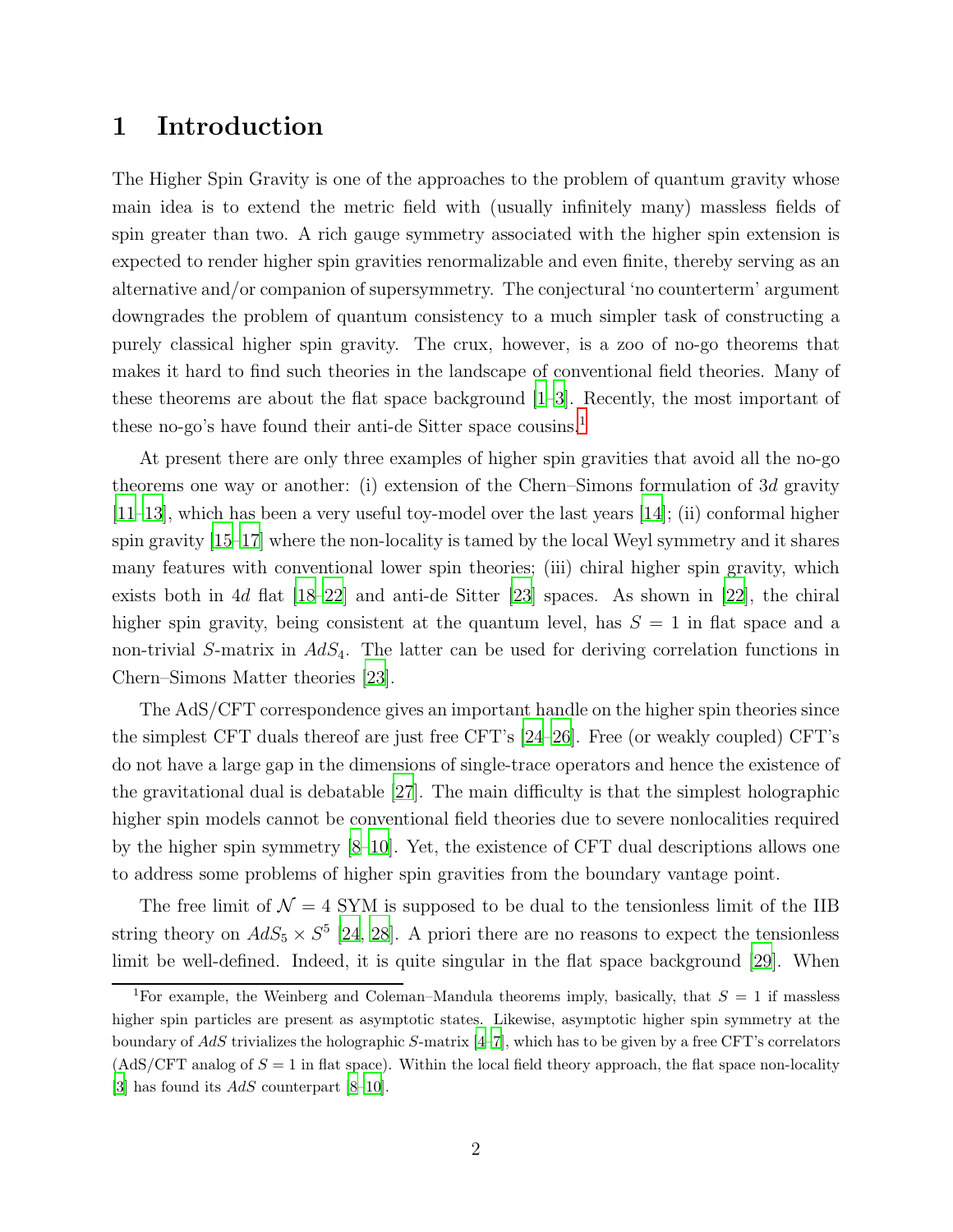the background has the  $AdS_{d+1}$  factor the tensionless limit corresponds to very long strings  $l_s \gg R$ , the length  $l_s$  being very large compared to the AdS radius R, see e.g. [\[30](#page-18-10), [31\]](#page-18-11) for discussion. The Planck length is still assumed to be small, so that we are dealing with the weakly coupled string theory. The absence of any argument for why (or under which further conditions) the tensionless limit has to admit a simple, possibly, weakly-coupled description is another side of the same problem. In this respect it comes as a surprise that there is a worldsheet description of the tensionless strings on  $AdS_3$  [\[32](#page-18-12)] and there is some understanding of the holographic fishnet models [\[33\]](#page-18-13).[2](#page-3-0)

Bearing the holographic higher spin theories in mind, it is natural to look for structures that survive in presence of nonlocalities. An infinite-dimensional extension of conformal symmetry  $so(d, 2)$ , known as a higher spin symmetry, is one of such structures. The higher symmetries correspond to higher rank conserved tensors present in any free CFT (including the free SYM). Every free CFT comes equipped with a Higher Spin Algebra — the symmetry algebra of the free equations of motion [\[34](#page-18-14)]. As such, higher spin symmetries always arise from associative algebras<sup>[3](#page-3-1)</sup> and are closely related to the universal enveloping algebra of the conformal algebra  $so(d, 2)$  (and its supersymmetric extensions).

Being identified with a global symmetry on the CFT side, the higher spin algebra carries complete information about the spectrum of single-trace operators and their correlators.<sup>[4](#page-3-2)</sup> It has to be gauged in the gravitational dual producing thus inevitable nonlocalities. There is, however, an approach that makes the higher spin problem well-defined mathematically, but with some sacrifice in other features of conventional field theory. It focuses upon construction of formally consistent classical equations of motion. The equations of formal higher spin gravities read

<span id="page-3-3"></span>
$$
d\Phi = \mathcal{V}_2(\Phi, \Phi) + \mathcal{V}_3(\Phi, \Phi, \Phi) + \cdots, \qquad dd \equiv 0, \qquad (1.1)
$$

where  $\Phi$  is a master-field to be defined later. The equations are very close in spirit to those of String Field Theory, see e.g. [\[39,](#page-19-0) [40](#page-19-1)]. It is also true that strong homotopy algebras, more precisely certain  $L_{\infty}$ - and  $A_{\infty}$ -algebras [\[39](#page-19-0)[–42\]](#page-19-2), play a crucial role in both the theories. For the higher spin case, the bilinear vertex  $\mathcal{V}_2$  is completely determined  $\mathcal{V}_2 = \Phi \star \Phi$  by the product  $\star$  in a given higher spin algebra, so that the problem is to construct all higher

<span id="page-3-0"></span><sup>&</sup>lt;sup>2</sup>Fishnet theories admit a weakly-coupled limit where the higher spin currents have small anomalous dimensions. Therefore, fishnet theories are similar to weakly-coupled SYM. The higher spin currents in these CFT's are dual to massless higher spin fields in  $AdS_5$ .

<sup>3</sup>On can multiply any two symmetries of a linear equation, but, in general, only the commutator of the two is a symmetry for nonlinear equations.

<span id="page-3-2"></span><span id="page-3-1"></span><sup>&</sup>lt;sup>4</sup>Indeed, the correlation functions are just the simplest higher spin algebra invariants [\[35](#page-18-15)[–38](#page-19-3)].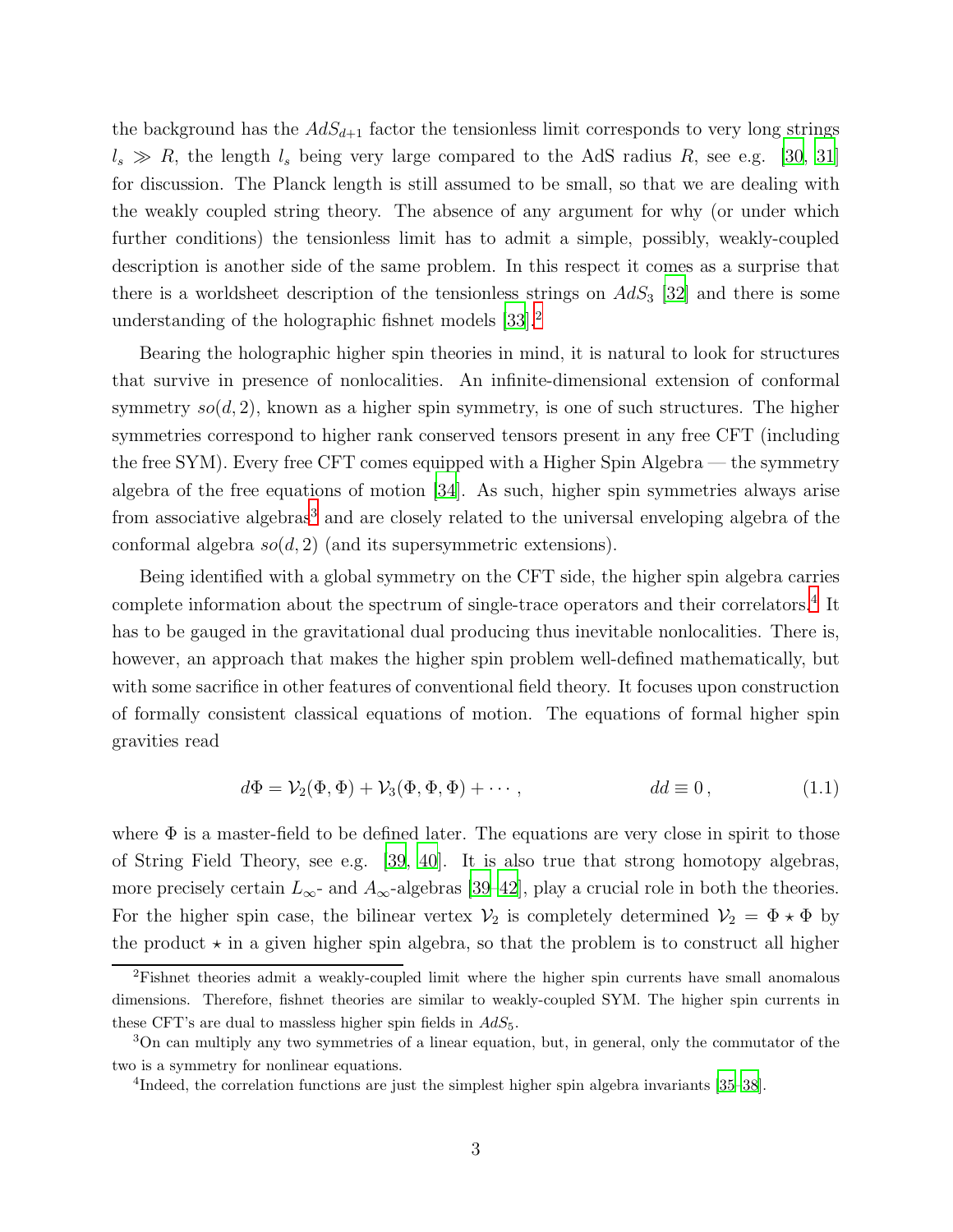vertices  $V_n$  in a consistent way. There is a handful of such models known [\[42](#page-19-2)[–50\]](#page-19-4) that take advantage of various techniques and approaches to the problem. We do this for the 5d case.

The study of five-dimensional higher spin gravities is well motivated by the relation to string theory. There should be a well-defined massless subsector of the tensionless<sup>[5](#page-4-0)</sup> string theory (dual to the bilinear single-trace operators of the free SYM) that is described by  $\mathcal{N} = 8$  higher spin gravity. The important steps towards this theory were made in [\[51](#page-19-5)], where the higher spin superalgebra and the free equations were given. Options with less supersymmetries are also possible, including the purely bosonic theory, also called Type-A for any  $d \mid 45, 46, 48, 49$  $d \mid 45, 46, 48, 49$  $d \mid 45, 46, 48, 49$  $d \mid 45, 46, 48, 49$  $d \mid 45, 46, 48, 49$  $d \mid 45, 46, 48, 49$ . The Type-A theory should be regarded as an important building block of supersymmetric models. For example, the known supersymmetric models in  $AdS_4$ [\[52\]](#page-19-10) can be thought of as supersymmetric extensions of the bosonic theory. Likewise, at least kinematically, there is a family of higher spin extensions of  $(p)su(2, 2|N)$  for any N that is relevant for the theories in  $AdS_5$  [\[51,](#page-19-5) [53](#page-19-11)[–55\]](#page-19-12). As different from [\[45](#page-19-6), [46](#page-19-7), [48](#page-19-8), [49](#page-19-9)] the realizations of the 5d higher spin algebra we use in the paper admit a simple supersymmetric extension.

Constructing formal Higher Spin Gravity in five dimensions has been an open problem since the late 1990s. The relevant higher spin algebra had been known [\[53\]](#page-19-11). Free fields, including the mixed-symmetry ones, were studied in [\[56](#page-19-13)[–58](#page-20-0)]. Certain cubic vertices for the  $\mathcal{N} = 0, 1, 2$  cases were constructed in [\[59](#page-20-1)[–61](#page-20-2)]. The free equations of type [\(1.1\)](#page-3-3) were analyzed in [\[62](#page-20-3)]. In Sec. [4,](#page-11-0) we explain why all the previously known methods do not work here when it comes to interactions. Our solution heavily relies on the work [\[42](#page-19-2)] that reduces the problem of constructing the interaction vertices to a much simpler problem of deforming a certain extension of a given higher spin algebra. We found two different and novel ways to construct such a deformation, which should have a wider range of applications.

The first one appeals to the very definition of higher spin algebras as quotients of universal enveloping algebras. The ideal to be quotiented out is the annihilator of the corresponding free field and is also known as the Joseph ideal. The ideal is generated by a few quadratic relations. It turns out that one can simply deform these relations together with the commutator of the translation generators. This leads to an interesting way to deform (quotients of) universal enveloping algebras. The second one takes advantage of the quasi-conformal realizations [\[54](#page-19-14), [55,](#page-19-12) [63\]](#page-20-4) that were previously underrated in the higher spin context. The main feature is that they resolve all of the Joseph relations and give the minimal oscillator realization of the free field and of the corresponding higher spin algebra. We found a way to deform the quasi-conformal realization so that the deformed Joseph's relations are satisfied.

The outline of the paper is as follows. In Section [2,](#page-5-0) we review various definitions of the

<span id="page-4-0"></span><sup>5</sup>Note that [\[25](#page-18-16)] discusses a certain critical value of the tension.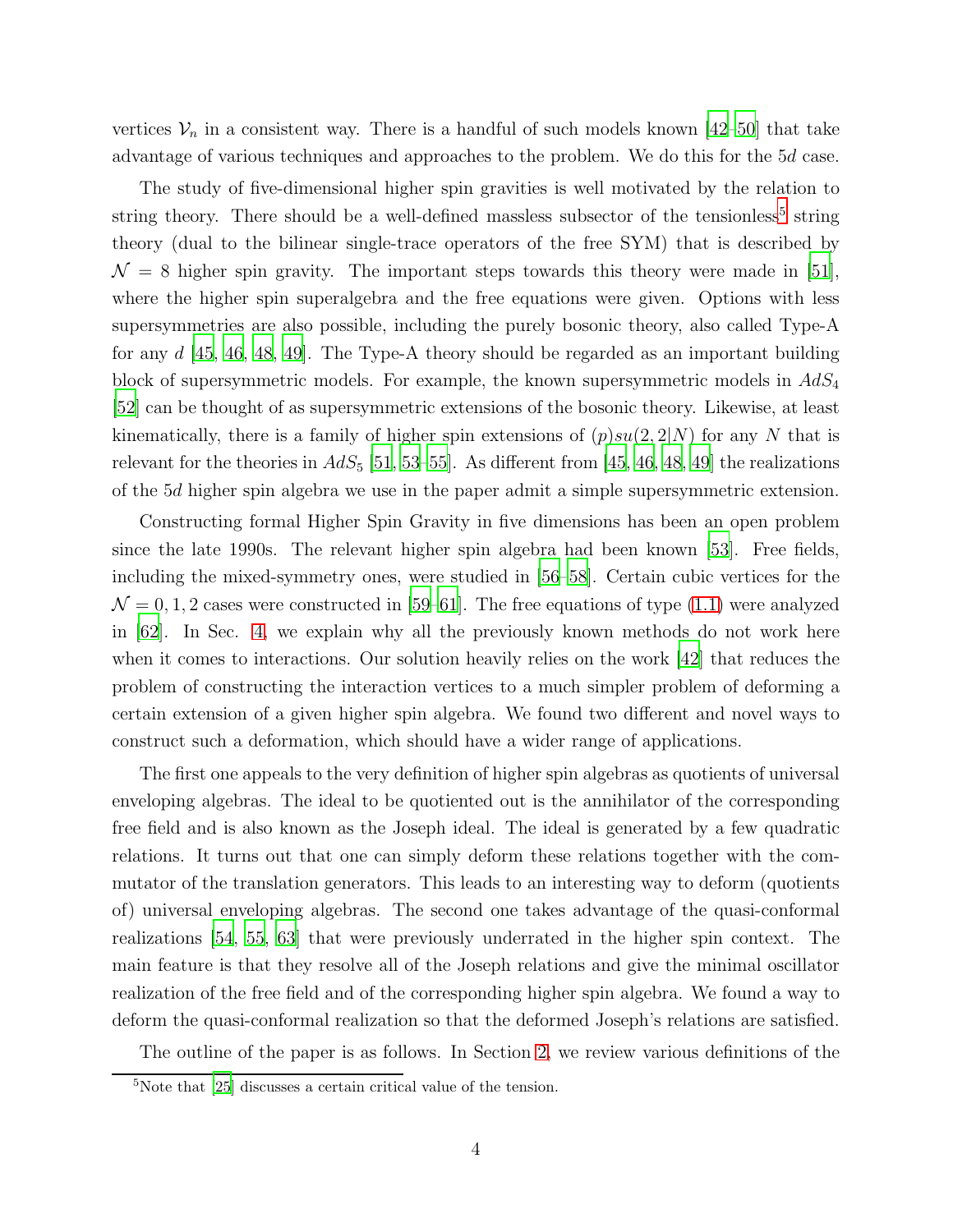5d higher spin algebra and discuss the free equations, i.e., up to  $V_2$  in [\(1.1\)](#page-3-3). In Section [3,](#page-8-0) we summarize the central result of [\[42\]](#page-19-2) that simplifies the problem. The main results of the present paper are in Section [4,](#page-11-0) where we formulate two different ways to describe the deformed higher spin algebra. In Section [5,](#page-14-1) we show that the peculiar deformation of the conformal algebra's commutators gives rise to the Einstein equations and is therefore well-motivated. The discussion of the obtained results can be found in Section [6.](#page-16-0)

### <span id="page-5-0"></span>2 Initial Data

The only input is given by a Higher Spin Algebra. The Type-A theory is, by definition, the anti-holographic dual to the large-N free (or critical if  $d \neq 4$ ) vector model [\[26](#page-18-6)]. For the  $AdS_5/CFT_4$  case the higher spin algebra, we shall call  $\mathfrak{hs}$ , comes from the universal enveloping algebra of  $su(2, 2)$ , whose generators  $T_A^B$ ,  $A, B = 1, ..., 4$  obey<sup>[6](#page-5-1)</sup>

$$
[T_A{}^B, T_C{}^D] = \delta_A{}^D T_C{}^B - \delta_C{}^B T_A{}^D . \qquad (2.1)
$$

The higher spin algebra is defined then to be the quotient of the universal enveloping algebra  $U(su(2, 2))$  by a certain two-sided ideal [\[34\]](#page-18-14), known as the Joseph ideal J,  $\mathfrak{hs} =$  $U(su(2, 2))/J$ . The state space  $|\phi\rangle$  of a free 4d conformal scalar field,  $\square \phi = 0$ , is the minimal unitary irreducible representation of  $su(2, 2)$  and the Joseph ideal is the annihilator of this module. The ideal is generated by the quadratic relations<sup>[7](#page-5-2)</sup>

<span id="page-5-6"></span><span id="page-5-5"></span><span id="page-5-4"></span><span id="page-5-3"></span>
$$
C_2 = T_A{}^B T_B{}^A = -3\,,\tag{2.2a}
$$

$$
T_A{}^C T_C{}^B = -2 T_A{}^B + \frac{1}{4} C_2 \delta_A{}^B , \qquad (2.2b)
$$

$$
\{T_{[A}^{[B}, T_{C]}^{D]}\} = \delta_A{}^B \delta_C{}^D - \delta_C{}^B \delta_A{}^D . \tag{2.2c}
$$

Elements of the higher spin algebra  $\mathfrak{h}$ s are polynomials  $f(T)$  (or formal power series) in  $T_A{}^B$  modulo the Joseph relations. It is easy to see that the Joseph relations wash away all  $su(2, 2)$ -tensors except for

$$
f = \sum_{k} f_{B_1...B_k}^{A_1...A_k} T_{A_1}^{B_1} \cdots T_{A_k}^{B_k}, \qquad (2.3)
$$

where the coefficients are traceless and symmetric in upper and lower indices, i.e., define an irreducible representation of weight  $(k, 0, k)$ .

<span id="page-5-1"></span><sup>&</sup>lt;sup>6</sup>The indices  $A, B, \ldots$  are the indices of the (anti)-fundamental representation of  $su(2, 2)$ .

<span id="page-5-2"></span><sup>&</sup>lt;sup>7</sup>Here,  $[AB]$  means that one has to add minus the same term with  $\overline{AB}$  swapped. We also used the first two to simplify the third one, otherwise a projector onto  $(0, 2, 0)$  has to written down explicitly.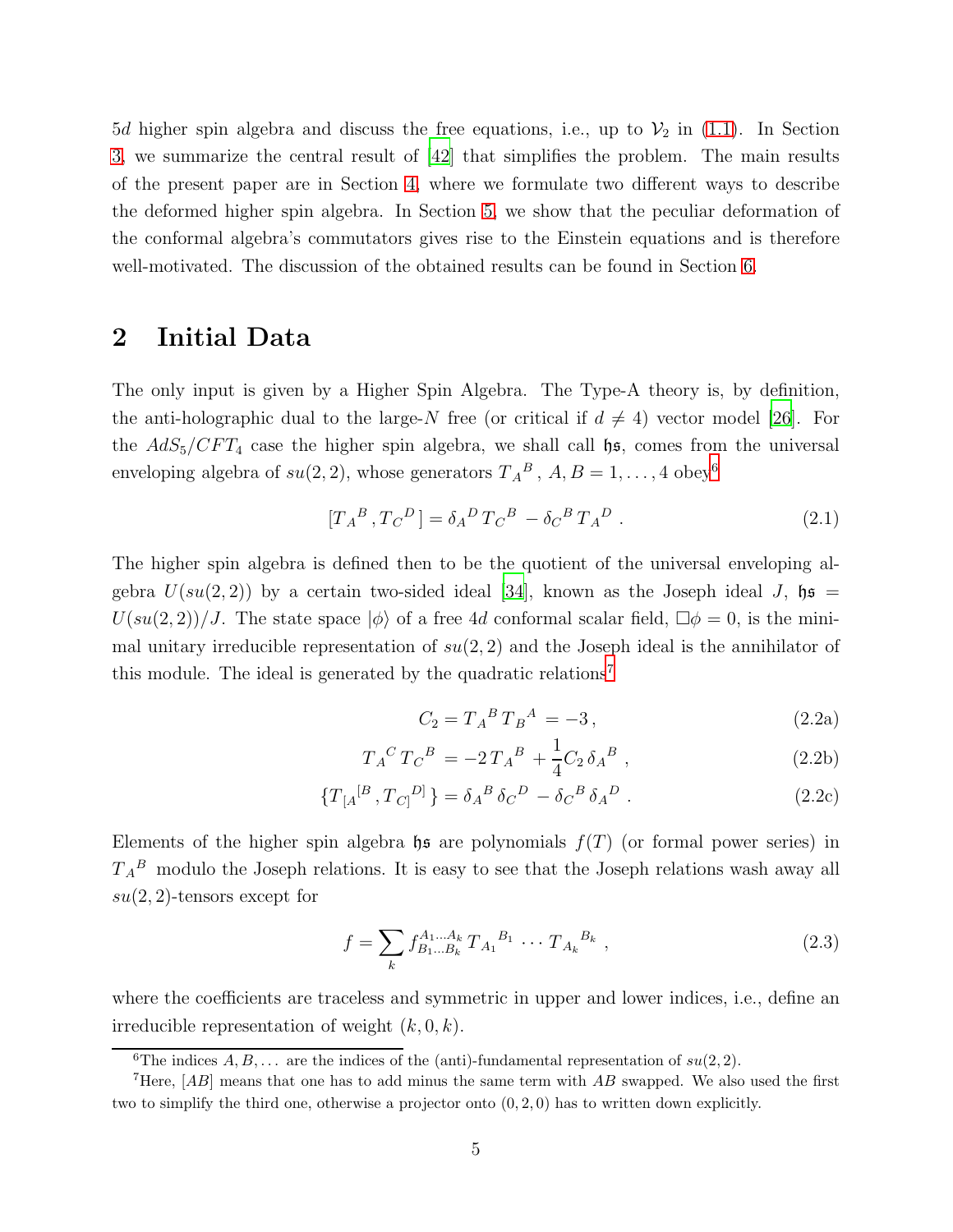From the conformal point of view, these representations are in one-to-one with conformal Killing tensors (in particular the  $(1, 0, 1)$  is the adjoint of  $su(2, 2)$  associated with confor-mal Killing vectors). It can be shown [\[34\]](#page-18-14) that each homogeneous element of  $\mathfrak{h}$  as defines a conformal Killing tensor<sup>[8](#page-6-0)</sup>  $v^{a_1 \cdots a_k}(x)$  and

$$
\delta_v \phi(x) = v^{a_1 \cdots a_k} \partial_{a_1} \cdots \partial_{a_k} \phi(x) + \cdots \tag{2.4}
$$

is a (higher derivative) symmetry of  $\Box \phi(x) = 0$ . The equation being linear, the symmetries form an associative algebra, the one we have just described, see also [\[64\]](#page-20-5).

One can take Rels.  $(2.1)$  and  $(2.2)$  as an ab initio definition of the higher spin algebra hs. In practical applications it is sometimes convenient to resolve (some of) the Joseph relations by passing to an appropriate realization. One common way to resolve some of the Joseph relations is to introduce two quartets of oscillator variables  $a<sub>A</sub>$  and  $b<sup>B</sup>$  in the fundamental and anti-fundamental representations of  $su(2, 2)$  (they generate the Weyl algebra  $A_4$ ):

$$
[a^A, a^B] = 0, \quad [b_A, b_B] = 0, \quad [a_A, b^B] = \delta_A^B. \tag{2.5}
$$

Then the  $su(2, 2)$  generators are given by

<span id="page-6-4"></span><span id="page-6-1"></span>
$$
T_A{}^B = \frac{1}{2} \{a_A, b^B\} - \frac{1}{4} \delta_A{}^B N \,, \tag{2.6}
$$

where the  $u(1)$  generator  $N=\frac{1}{2}$  $\frac{1}{2} \{a_C, b^C\}$  commutes with  $T_A{}^B$ . The same hs can now be defined as a subquotient of the oscillator algebra:

$$
\mathfrak{hs}\ni f \qquad \Leftrightarrow \qquad [f,N]_\star=0\,, \qquad f\sim f+g\star N\,, \qquad (2.7)
$$

The first relation forces the monomials of  $f(a, b)$  to have an equal number of a's and b's. The quotient with respect to N makes the Taylor coefficients effectively traceless, as in  $(2.3)$ . It is this realization that was used in [\[62\]](#page-20-3) to study the spectrum and free higher spin equations.

While Rel. [\(2.2c\)](#page-5-6) is identically satisfied (up to the traces, see footnote [7\)](#page-5-2), the remaining two Joseph's relations are not and gauging of  $u(1)$  in [\(2.7\)](#page-6-1) lands us onto the right algebra. There is also a way to resolve all Joseph's relations. It is known as a quasi-conformal realization [\[54](#page-19-14), [55,](#page-19-12) [63\]](#page-20-4). The idea is to represent the higher spin algebra by a minimal possible number of oscillators.[9](#page-6-2) In the case under consideration the minimal number of canonical pairs is three.[10](#page-6-3) Therefore, we set

$$
[z, p_z] = [y, p_y] = [x, p_x] = i.
$$
\n(2.8)

<span id="page-6-0"></span><sup>&</sup>lt;sup>8</sup>Conformal Killing tensors obey  $\partial^{a_1} v^{a_2 \cdots a_{k+1}}$  + permutations – traces = 0.

<span id="page-6-2"></span><sup>&</sup>lt;sup>9</sup>In some sense, this is exactly the problem that Joseph addressed in [\[65\]](#page-20-6): how to realize irreducible representations by the minimal number of oscillators.

<span id="page-6-3"></span><sup>&</sup>lt;sup>10</sup>Apart from the rigorous results by Joseph [\[65\]](#page-20-6) this can be seen by noticing that the solution space of the Klein-Gordon equation has functional dimension three.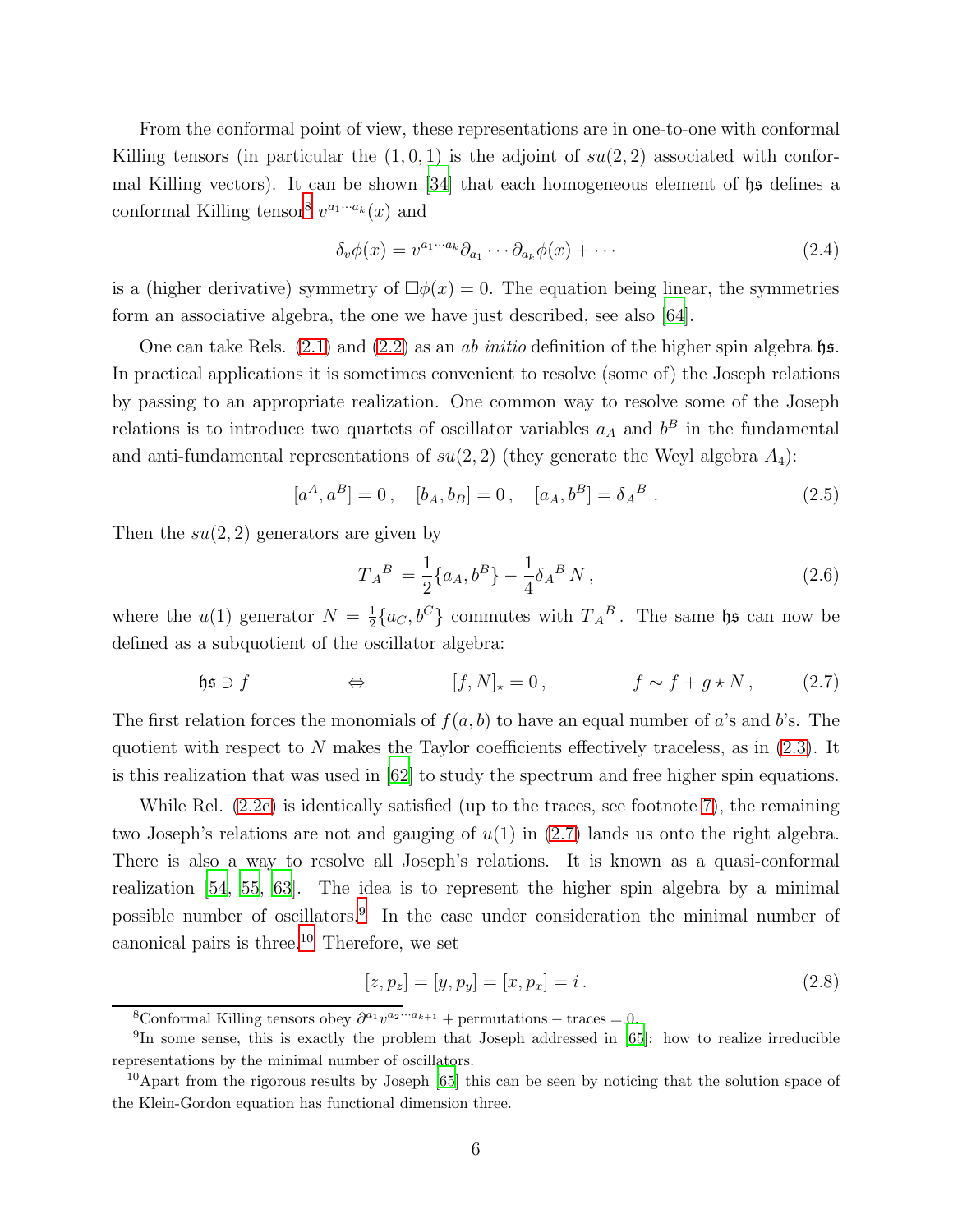The most nontrivial statement of the quasi-conformal realization is that the following two  $composite$  operators<sup>[11](#page-7-0)</sup>

$$
Y_L^A = \left\{ z, p_z, 0, \frac{1}{x} (zp_y - p_z y - \frac{1}{2}) \right\}, \qquad Y_R^A = \left\{ y, p_y, x, p_x \right\} \tag{2.9}
$$

can be used to define the generators of  $\n$ . Let us also define  $Y^A_{\pm} = Y^A_L \mp iY^A_R$ . Then one can easily check that the operators

$$
T_A{}^B = -\frac{i}{2} \left( Y_A^+ Y_-^B - \frac{1}{4} \delta_A{}^B Y_C^+ Y_-^C \right) \tag{2.10}
$$

obey the commutation relations [\(2.1\)](#page-5-3) as well as Joseph's relations [\(2.2\)](#page-5-4). We note in passing that the most singular component of the  $su(2, 2)$ -generators coincides with the Calogero Hamiltonian:

<span id="page-7-8"></span><span id="page-7-7"></span><span id="page-7-5"></span><span id="page-7-4"></span><span id="page-7-3"></span>
$$
iL_{44} = H = p^2 + \frac{Q}{x^2},\tag{2.11}
$$

where Q is a quartic polynomial in the other variables. The rest of the  $su(2, 2)$  generators are either non-singular or involve  $1/x^{12}$  $1/x^{12}$  $1/x^{12}$ 

An important role is played in what follows by the Lorentz subalgebra  $so(4, 1) \sim sp(4)$ — it is the maximal symmetry that remains undeformed. It allows one to split the  $su(2, 2)$ generators into the Lorentz generators  $L_{AB}$  and translations  $P_{AB}$ :

$$
L_{AB} = T_{A|B} + T_{B|A}, \qquad P_{AB} = T_{A|B} - T_{B|A}.
$$
 (2.12)

Hereafter all  $sp(4)$ -indices are raised and lowered with the help of  $sp(4)$ -invariant tensor  $C_{AB} = -C_{BA}$ . The su(2,2) commutation relations [\(2.1\)](#page-5-3) then read

$$
[L^{AB}, L^{CD}] = L^{AD}C^{BC} + L^{BD}C^{AC} + L^{AC}C^{BD} + L^{BC}C^{AD}, \qquad (2.13a)
$$

<span id="page-7-6"></span>
$$
[L^{AB}, P^{CD}] = P^{AD}C^{BC} + P^{BD}C^{AC} - P^{AC}C^{BD} - P^{BC}C^{AD}, \qquad (2.13b)
$$

$$
[P^{AB}, P^{CD}] = L^{AD}C^{BC} - L^{BD}C^{AC} - L^{AC}C^{BD} + L^{BC}C^{AD}.
$$
 (2.13c)

In order to write the free equations of motion we need the automorphism  $\pi$  that any higher spin algebra is equipped with. It acts by altering the sign of translations, while leaving the Lorentz generators intact:  $(\pi f)(T) = f(L, -P)$ .

The master field  $\Phi$  of the simplest higher spin gravities consists of two components:<sup>[13](#page-7-2)</sup> one-form  $\omega$  and zero-form C, both taking values in a given higher spin algebra hs. Loosely

 $11$ We note that the realization we present here is slightly different from the one in [\[54](#page-19-14), [55](#page-19-12)].

<span id="page-7-0"></span><sup>&</sup>lt;sup>12</sup>See [\[54](#page-19-14), [55\]](#page-19-12) for the wave functions and complete construction of the unitary representation.

<span id="page-7-2"></span><span id="page-7-1"></span><sup>&</sup>lt;sup>13</sup>This was first proposed in [\[66](#page-20-7)] for the 4*d* system.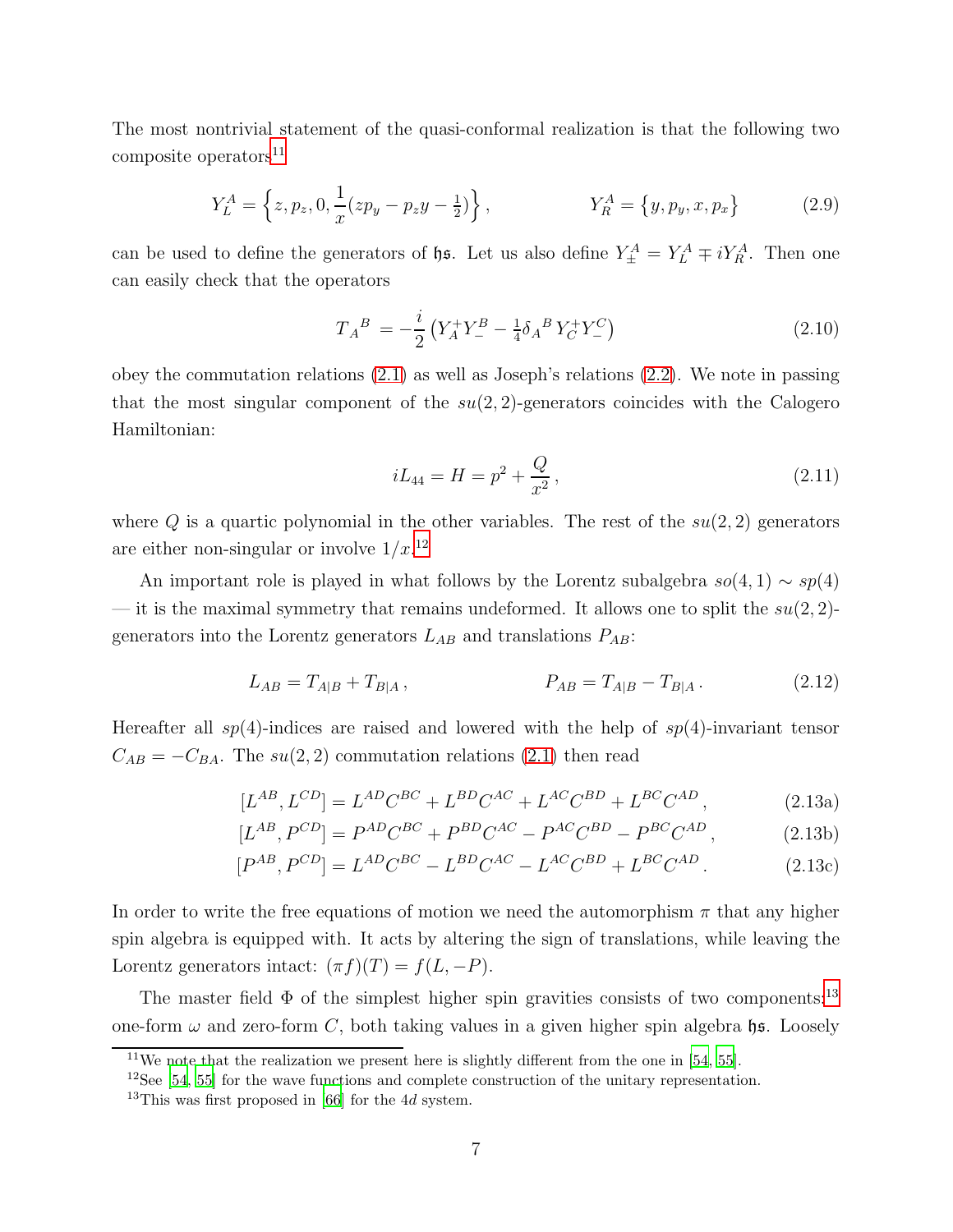speaking, for  $|\phi\rangle$  being the irreducible representation corresponding to the free scalar field  $\phi(x)$ , the higher spin-algebra hs is the space of all linear maps  $|\phi\rangle \rightarrow |\phi\rangle$ , i.e.,  $|\phi\rangle\langle\phi|$ . The space of single-trace operators is  $|\phi\rangle \otimes |\phi\rangle$ . The latter is formally isomorphic to het up to the conjugation that maps  $|\phi\rangle$  to  $\langle\phi|$ . We want to gauge hs in the bulk since it is a global symmetry on the CFT side. The single-trace operators are dual to bulk physical states that are in C. We see that  $\natural$  is formally isomorphic to the algebra of single-trace operators, which allows one to identify C up to the  $\pi$ -map with hs as well.

Given one or another realization of the higher spin algebra, the free equations of motion read

$$
d\omega = \omega \star \omega , \qquad \qquad dC = \omega \star C - C \star \pi(\omega) , \qquad (2.14)
$$

where  $\star$  is the product in hs and d is the exterior differential  $d = dx^{\mu} \partial_{\mu}$ . The first equation describes the maximally symmetric higher spin backgrounds. The simplest one is  $AdS_5$  and has only the spin-two subsector activated:

<span id="page-8-1"></span>
$$
\omega = \frac{1}{2} h^{AB} P_{AB} + \frac{1}{2} \omega^{AB} L_{AB} . \qquad (2.15)
$$

Here  $h^{AB} = -h^{BA}$  is the fünf-bein and  $\varpi^{AB} = \varpi^{BA}$  is the spin-connection. The second equation in [\(2.14\)](#page-8-1) describes the physical states that are dual to the single-trace operators of the free scalar CFT. The automorphism  $\pi$  is responsible for the conjugation  $|\phi\rangle \mapsto \langle \phi|$ . These are the correct free equations that are completely fixed by representation theory. For the  $AdS_5$  case they were studied in [\[62\]](#page-20-3). Without going into the details we just state that the spectrum of the theory is given by the massless fields on  $AdS_5$  with all integer spins  $s = 0, 1, 2, 3, \ldots$  [\[62\]](#page-20-3). Truncation to even spins and Yang-Mills gaugings with  $u(N)$ ,  $o(N)$ ,  $usp(N)$  are also possible.

### <span id="page-8-0"></span>3 Vertices

The problem of formal higher spin gravities is to find a nonlinear completion of the free system [\(2.14\)](#page-8-1). Its general form reads

<span id="page-8-4"></span><span id="page-8-3"></span>
$$
d\omega = \omega \star \omega + \mathcal{V}_3(\omega, \omega, C) + O(C^2), \qquad (3.1a)
$$

$$
dC = \omega \star C - C \star \pi(\omega) + \mathcal{V}_3(\omega, C, C) + O(C^3), \qquad (3.1b)
$$

where the bilinear terms  $\mathcal{V}_2$  are displayed explicitly. The interactions,  $\mathcal{V}_n$ , are constrained by the formal consistency that stems from the nilpotency of the exterior differential,  $dd \equiv 0.14$  $dd \equiv 0.14$ 

<span id="page-8-2"></span> $14$ One can think of the right-hand side as of the definition of an abstract differential d. This trick allows one to avoid the problem of nonlocality. Whenever d is taken to be the exterior differential  $d = dx^{\mu} \partial_{\mu}$  the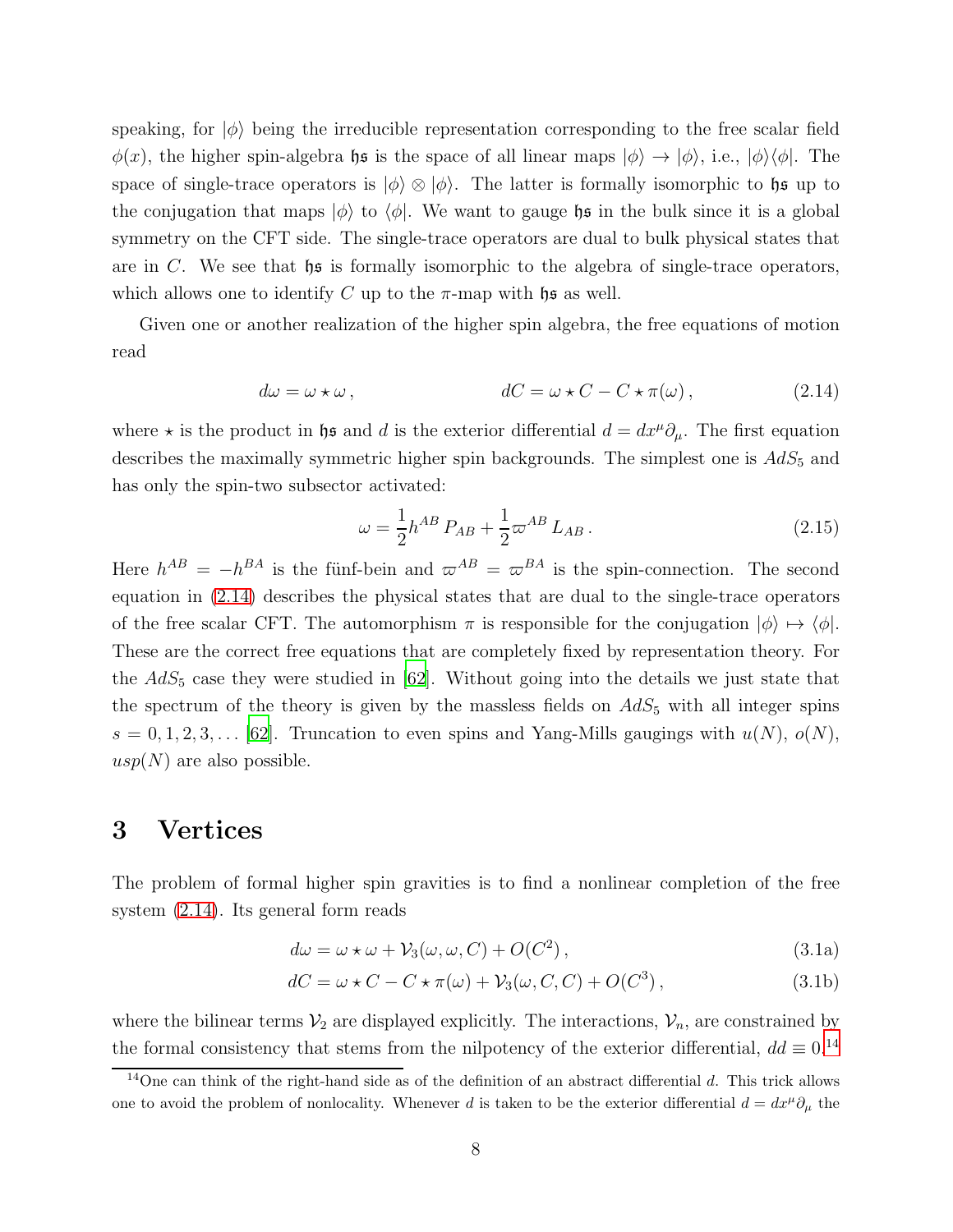Intuitively, it is clear that the higher spin algebra  $\mathfrak{hs}$  (together with  $\pi$ ) is the only input data for the problem and the interaction vertices  $\mathcal{V}_n$ ,  $n > 2$ , should be derivable from it. The precise relation between  $\mathfrak h$ s and  $\mathcal V_n$ 's for any  $\mathfrak h$ s was established in [\[41,](#page-19-15) [42\]](#page-19-2).

To formulate the result, let us extend the higher spin algebra with the  $\pi$ -automorphism by defining the smash-product algebra  $\pi$ **h** $\mathfrak{s} = \mathfrak{h} \mathfrak{s} \rtimes \mathbb{Z}_2$ , where  $\mathbb{Z}_2 = (1, k)$ ,  $k^2 = 1$ . The general element of  $\pi$ hs has the form  $a = a' \cdot 1 + a'' \cdot k$  for  $a', a'' \in \mathfrak{he}$  and multiplication is given by

$$
a * b = (a'b' + a''\pi(b'')) \cdot 1 + (a''\pi(b') + a'b'') \cdot k ,
$$
\n(3.2)

i.e.  $kxk = \pi(x)$ ,  $x \in \mathfrak{he}$ . Clearly, we can get the free equations [\(2.14\)](#page-8-1) by omitting  $\pi$  in the second equation while requiring  $\omega = \omega' \cdot 1$  and  $C = C'' \cdot k$ . The same trick would work for the nonlinear equations [\(3.1\)](#page-8-3) as well. The smashed product allows us to incorporate the  $\pi$ -automorphism through the generator k.

The main statement of [\[42](#page-19-2)] is that (up to formal field re-definitions) the nontrivial interaction vertices are in one-to-one correspondence with the nontrivial deformations of  $\pi$ hs as an associative algebra. The deformation of an associative algebra  $\pi$ **hs** appears to be a much simpler problem to solve.<sup>[15](#page-9-0)</sup> Let us assume for a moment that the deformation of  $\pi$ hs is known and is given by the formal series in the formal parameter we denote  $\nu$ 

<span id="page-9-2"></span>
$$
a \circ b = a \star b + \phi_1(a, b)\nu + \phi_2(a, b)\nu^2 + \cdots,
$$
\n(3.3)

so that  $a \circ (b \circ c) = (a \circ b) \circ c$ . Then, there are general formulas expressing all the vertices in a certain minimal form:[16](#page-9-1)

$$
\mathcal{V}_n(\omega,\omega,C,\ldots,C) = +f_n(\omega,\omega,C,\ldots) \star C, \qquad (3.4a)
$$

$$
\mathcal{V}_n(\omega, C, \dots, C, C) = +f_n(\omega, C, \dots, C) \star C, \qquad (3.4b)
$$

$$
\mathcal{V}_n(C,\omega,\ldots,C,C) = -f_n(C,\omega,\ldots,C) \star C. \tag{3.4c}
$$

equations become a set of PDE's that faces the nonlocality problem.

<span id="page-9-0"></span><sup>&</sup>lt;sup>15</sup>In more technical terms [\[41\]](#page-19-15), one can construct a certain strong homotopy algebra,  $A_{\infty}$ , from the oneparameter family of associative algebras. Higher spin algebras are just particular examples for which such a deformation is possible after extending them with the  $\pi$ -automorphism.

<span id="page-9-1"></span><sup>&</sup>lt;sup>16</sup>The form is minimal in the sense of having the least number of nontrivial structure maps that are, moreover, expressed entirely in terms of the deformed product. However, this form is less convenient to discuss reality conditions and various truncations, extensions.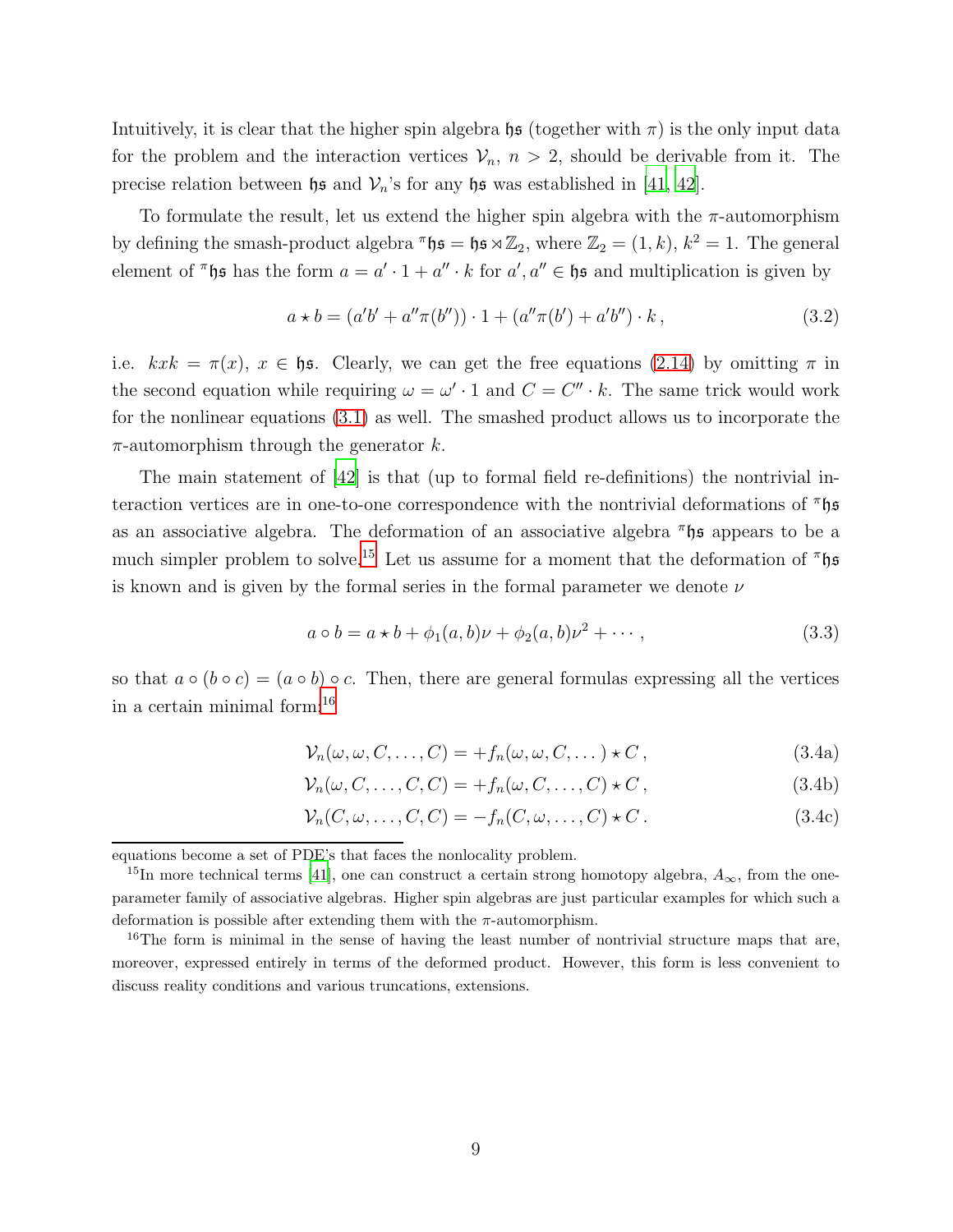The structure functions  $f_n$  are given by the sum over graphs

$$
f_n(a, b, u, \dots, w) = \sum_{\Gamma} \underbrace{u_k}_{m_k + 1} \underbrace{\bigotimes_{u_k}^{l_1} w}_{u}
$$
\n(3.5)

where the edges represent the arguments, simple vertices represent the direct products (formally  $\phi_0(a, b) = a * b$ ) and labelled bold vertices represent  $\phi_{m_i+1}(\bullet, \bullet)$ . The sum is over all graphs such that the labels  $(l_1, \ldots, l_k)$  and  $(m_1, \ldots, m_k)$  form two nested Young diagrams with the first rows of equal length:

<span id="page-10-1"></span>

For instance, with these prescriptions, one can find the following explicit expressions for the cubic, quartic, and quintic vertices: $17$ 

$$
\mathcal{V}_3(\omega,\omega,C) = \phi_1(\omega,\omega) \star C,
$$
\n
$$
\mathcal{V}_4(\omega,\omega,C,C) = \phi_2(\omega,\omega) \star C \star C + \phi_1(\phi_1(\omega,\omega),C) \star C,
$$
\n
$$
\mathcal{V}_5(\omega,\omega,C,C,C) = \phi_3(\omega,\omega) \star C \star C \star C + \phi_2(\phi_1(\omega,\omega),C) \star C \star C + \phi_1(\phi_2(\omega,\omega),C) \star C \star C
$$
\n
$$
+ \phi_1(\phi_2(\omega,\omega) \star C, C) \star C + \phi_1(\phi_1(\phi_1(\omega,\omega),C), C) \star C.
$$
\n
$$
(3.7)
$$

There is also a simple differential equation that allows one to generate the vertices  $\mathcal{V}_n$  and to prove their formal consistency [\[41](#page-19-15), [42,](#page-19-2) [68\]](#page-20-8). Thus, we see that the vertices are completely determined by the associative  $\circ$ -product  $(3.3)$ .

It was also shown in [\[42\]](#page-19-2) that the equations of the formal Higher Spin Gravities are integrable. Solving the (highly nonlinear) equations [\(3.1\)](#page-8-3) is equivalent to solving a much simpler Lax pair system

$$
d\boldsymbol{\omega} = \boldsymbol{\omega} \circ \boldsymbol{\omega} , \qquad d\boldsymbol{C} = \boldsymbol{\omega} \circ \boldsymbol{C} - \boldsymbol{C} \circ \boldsymbol{\omega} , \qquad (3.8)
$$

<span id="page-10-0"></span><sup>&</sup>lt;sup>17</sup>For the  $AdS_4$  case the first few vertices are very close to those discussed e.g. in [\[66](#page-20-7), [67](#page-20-9)].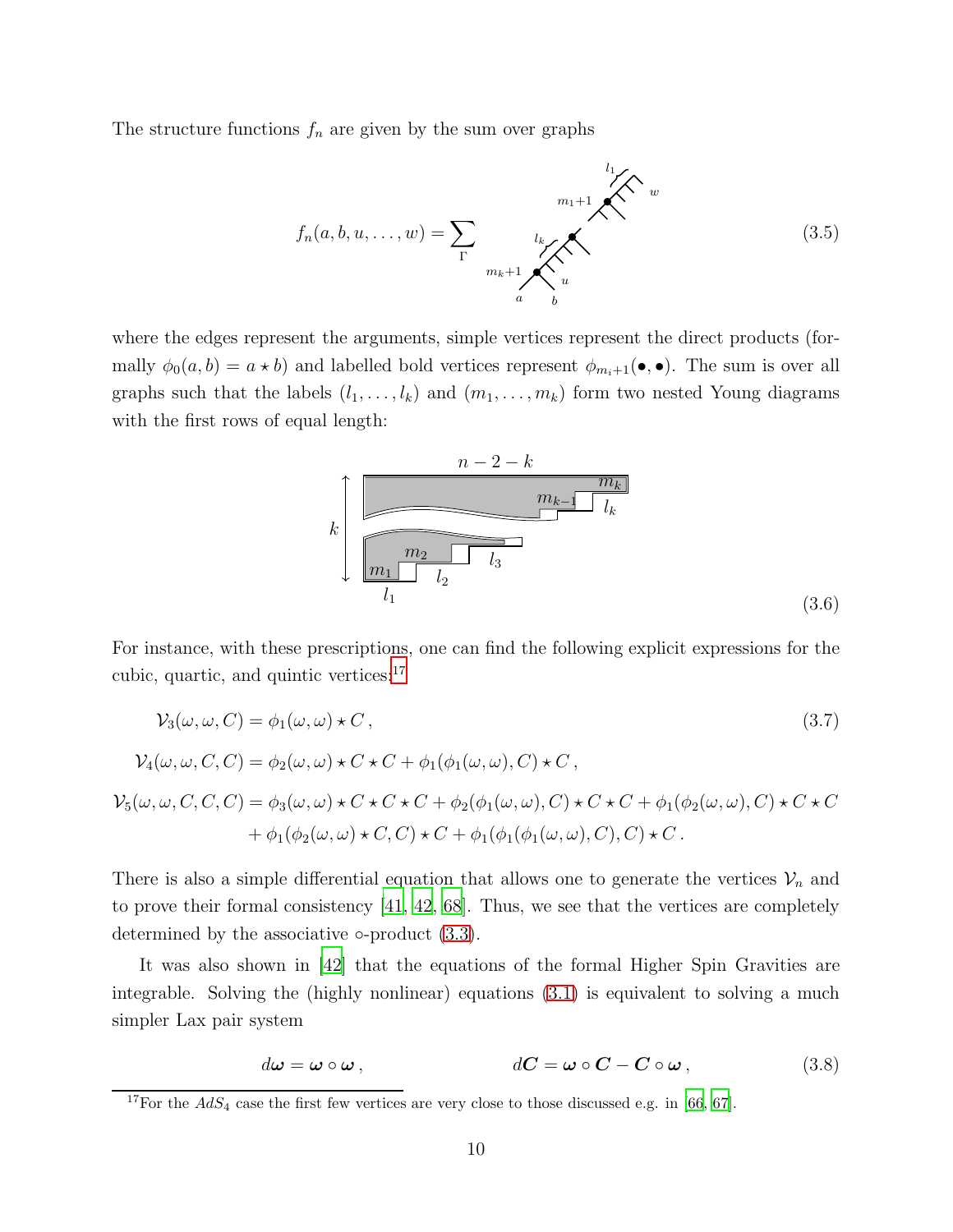where the fields take values in the deformed algebra. There exists an explicit formula  $\omega|\omega, C|$ ,  $C[C]$  for the solutions of [\(3.1\)](#page-8-3) [\[42](#page-19-2)]. We note that the Lax pair equations are well-defined and do not have any locality problem. The explicit formula for the solutions of the original system [\(3.1\)](#page-8-3) allows one to avoid dealing with nonlocalities whatsoever. These facts give an importance to the deformed higher spin algebra as the only structure controlling interactions in formal higher spin gravities.

Since the computation along the canonical AdS/CFT path is expected to face the problem of nonlocalities in higher spin theories, it is important to come up with a set of well-defined observables. As was suggested in [\[69\]](#page-20-10) a natural set of observables is given by invariants of higher spin symmetries. The simplest invariants are traces of the master field  $\boldsymbol{C}$ 

$$
\text{Tr}(\mathbf{C} \circ \dots \circ \mathbf{C})\,. \tag{3.9}
$$

It is important that when the deformation is switched off the invariants reduce to those of the initial higher spin algebra and are known to reproduce the correct correlation functions [\[35](#page-18-15)[–38\]](#page-19-3). A larger set of invariants is discussed in [\[42\]](#page-19-2).

### <span id="page-11-0"></span>4 Deformation

The problem of constructing the interaction vertices therefore reduces to that of deforming the smash-product algebra  $\pi$ hs. This is a much simpler problem to solve<sup>[18](#page-11-1)</sup> and one can also present certain model-independent arguments that such deformation is always possible [\[41\]](#page-19-15). Nevertheless, the 5d case resisted a number of attempts over the years. It turns out that the usual oscillator realization [\(2.6\)](#page-6-4) does not admit the deformation we are looking for. One can easily realize the  $\pi$ -automorphism as the reflection of four (out of eight) oscillators  $a_A$ ,  $b^B$ , but the corresponding smash-product algebra  $A_4 \rtimes \mathbb{Z}_2$  does not have any nontrivial deformations [\[70](#page-20-11)[–72](#page-20-12)] since its second Hochschild cohomology group vanishes.<sup>[19](#page-11-2)</sup> Therefore, we have to resort to other tools.

The problem now is to describe the deformation of  $\pi$  is. We found two ways to achieve that. The first one, section [4.1,](#page-12-0) is to directly deform the Joseph relations and hence the the quotient of  $U(su(2, 2)) \rtimes \mathbb{Z}_2$ . The second one, section [4.2,](#page-14-0) is to deform the quasi-conformal realization of the higher spin algebra.

<span id="page-11-1"></span><sup>&</sup>lt;sup>18</sup>For example, the case of the smashed product of the Weyl algebra with any group of symplectic reflections was studied in [\[70](#page-20-11), [71\]](#page-20-13).

<span id="page-11-2"></span><sup>&</sup>lt;sup>19</sup>This is not in contradiction with the fact that  $\pi$ <sup>hight</sup> should admit the deformation.  $\pi$ <sup>hight</sup> is realized as a subquotient [\(2.7\)](#page-6-1) of the Weyl algebra  $A_4$  (4 stands for the number of canonical pairs,  $a_A$ ,  $b^B$ ). Therefore, there is no direct relation between the rigidity of  $A_4 \rtimes \mathbb{Z}_2$  and  $\pi$  is being soft. This explains why the methods based on [\(2.7\)](#page-6-1) are not applicable here.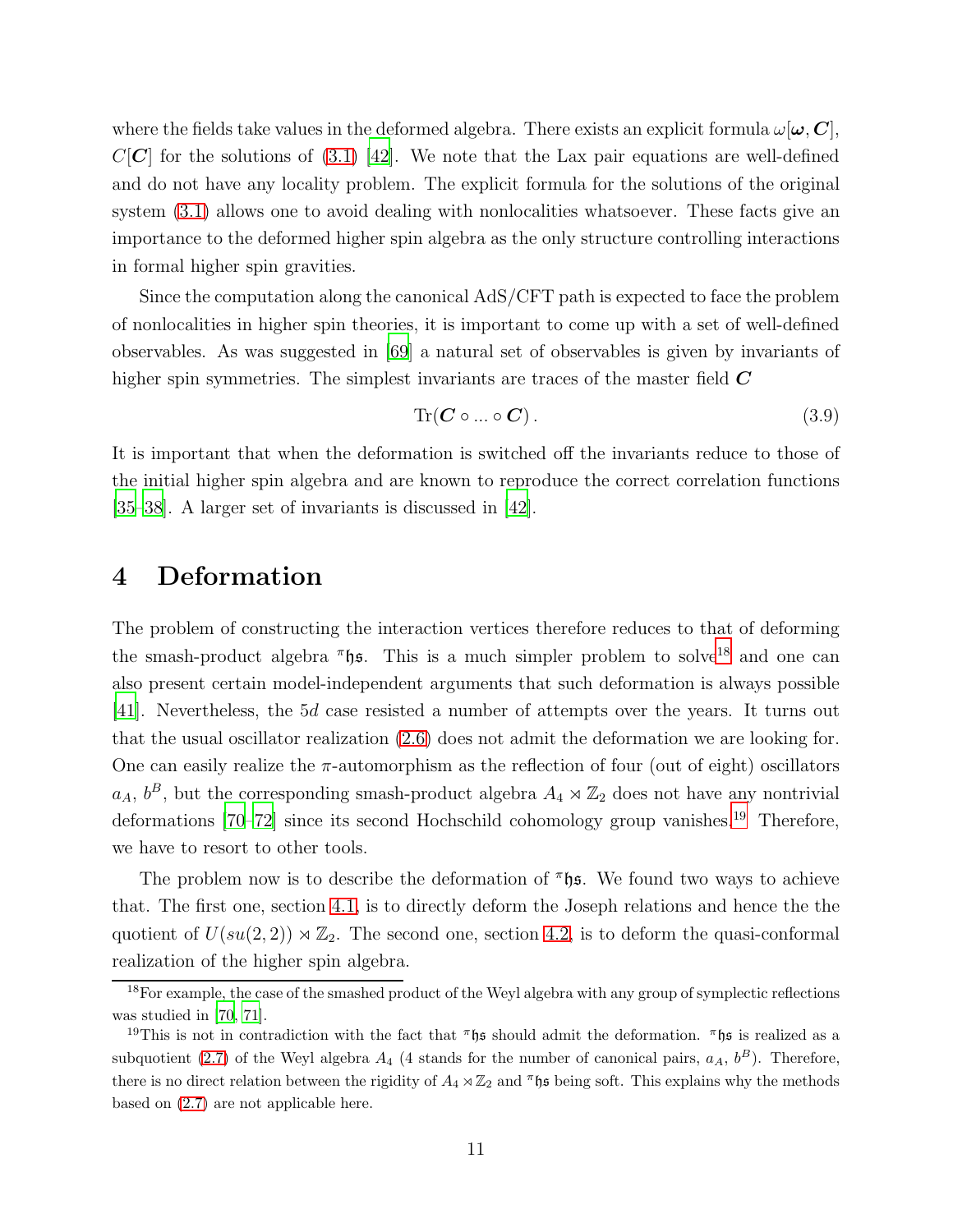#### <span id="page-12-0"></span>4.1 Deformation Through the Universal Enveloping Algebra

It is convenient to describe  $\pi$ hs in the Lorentz base where the  $su(2, 2)$  commutation relations have the form [\(2.13\)](#page-7-3). To obtain  $\pi$ hs we add one more generator k,  $k^2 = 1$ , such that  $kLk = L$ and  $kP_k = -P$ . The set of Joseph's relations [\(2.2\)](#page-5-4) split into the triple of finite-dimensional irreducible modules of  $su(2, 2)$ : the trivial module corresponding to the Casimir operator, the 15-dimensional adjoint representation  $(1, 0, 1)$ , and the 20-dimensional representation of weight  $(0, 2, 0)$ . The value of the Casimir operator is fixed by the self-consistency of the ideal.[20](#page-12-1) Since the modules are irreducible one can take the following two Lorentz components of the nontrivial modules as the 'lowest weight vectors' (we omit  $\star$  below):

<span id="page-12-2"></span>
$$
I = \frac{1}{2} P_{AB} P^{AB} - m^2, \qquad I_{AB} \equiv \{ L_{AM}, P_B{}^M \} + \{ L_{BM}, P_A{}^M \}.
$$
 (4.1)

The rest of the relations are obtained by commuting these two with  $P_{AB}$ . Note that 15 =  $10 + 5$  and  $20 = 14 + 5 + 1$  as representations of  $sp(4)$ . The consistency fixes  $m<sup>2</sup> = -2$  (in the units of the cosmological constant that we set to 1). Note that  $(2.13)$  and  $(4.1)$  give a complete description of hs and  $\pi$ hs. It is possible to work with the free equations directly in terms of fields taking values in the universal enveloping algebra  $U(s\mathfrak{o}(d, 2))$  modulo the Joseph relations [\[73](#page-20-14)].

First of all, the very definition of  $\mathfrak{h}$  as of the universal enveloping algebra modulo the Joseph relations suggests that the sought for deformation of  $\pi$  h s can be described in the same language. The starting point is to keep  $(2.13a)$  and  $(2.13b)$ , but deform  $(2.13c)$  into<sup>[21](#page-12-3)</sup>

<span id="page-12-4"></span>
$$
[P^{AB}, P^{CD}] = (1 + \nu k)(L^{AD}C^{BC} - L^{BD}C^{AC} - L^{AC}C^{BD} + L^{BC}C^{AD}).
$$
 (4.2)

It is this modification that drives the whole deformation. It also leads to the correct Einstein's equations as we show below. The requirement not to deform the  $[L, L]$  and  $[L, P]$ commutators is a form of the equivalence principle: we ought to preserve the local Lorentz algebra and its action on the tensors. Otherwise, the tensorial interpretation of the components of  $\omega$  and C is lost. We keep the 'lowest weight vectors' [\(4.1\)](#page-12-2) the same, but let  $m^2$ depend on k. Indeed, there is no other deformation possible for  $(4.1)$ , which explains our choice. Acting with  $[P_{AB}, \bullet]$ , we generate the other components of the deformed Joseph's

<span id="page-12-1"></span><sup>&</sup>lt;sup>20</sup>One can obtain it by reducing the element  $T_A{}^B T_C{}^D T_E{}^F$  in two different ways [\[34\]](#page-18-14).

<span id="page-12-3"></span> $21$ This type of a deformed commutator has already appeared in [\[41,](#page-19-15) [42\]](#page-19-2) for different higher spin algebras. One of the main findings of the present paper is that this is the only relation that completely determines the nonlinear equations of motion.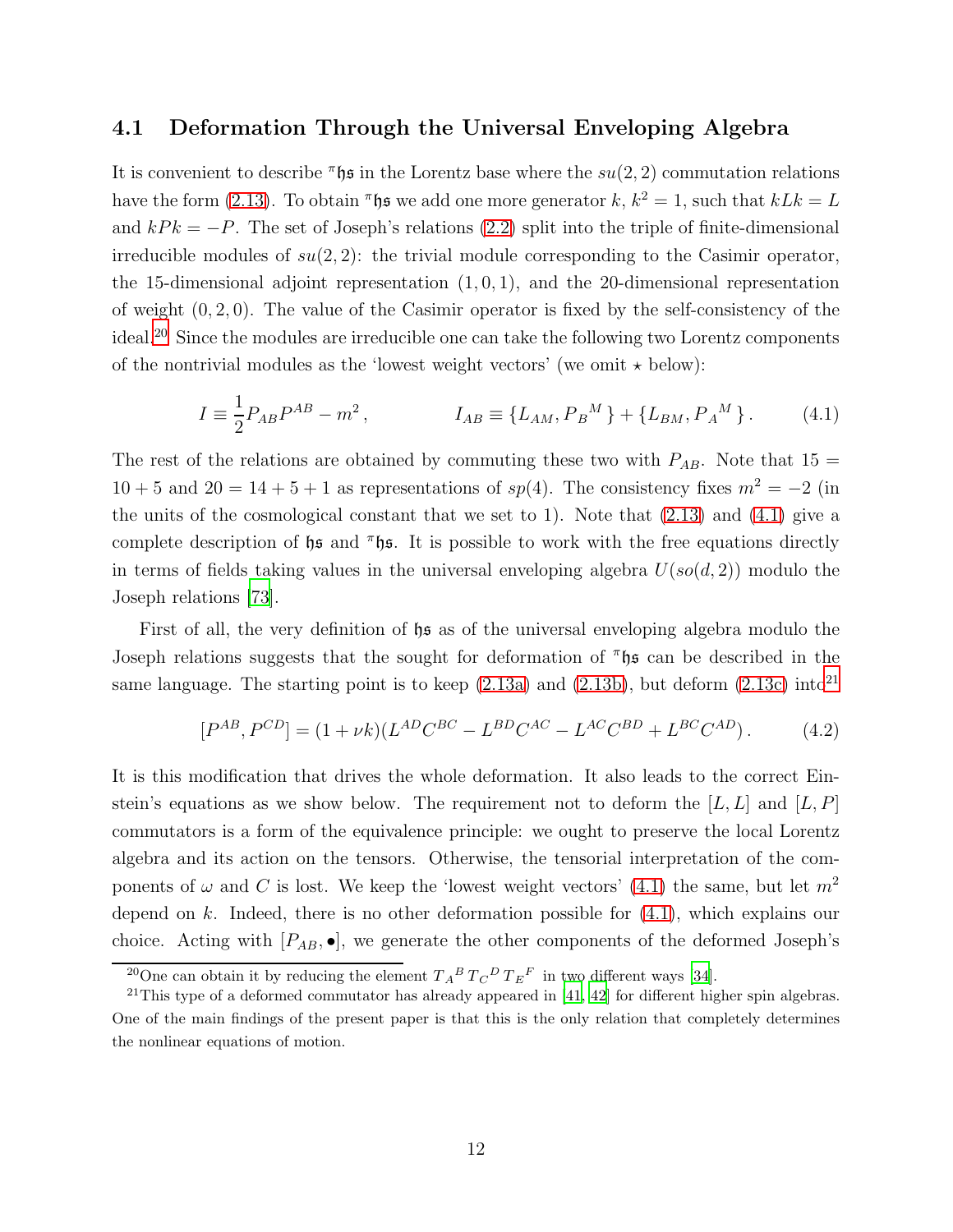ideal:

<span id="page-13-0"></span>
$$
(0,0,0): \begin{cases} 2C_2 = \frac{1}{2} P_{AB} P^{AB} - \frac{1}{2} L_{AB} L^{AB} = -\frac{1}{2} (6 + \nu k)(2 + \nu k); \\ \frac{1}{2} P_{AB} P^{AB} - m^2 = 0, \\ \{L_{AM}, P_B^M\} - \{L_{BM}, P_A^M\} - 2\nu k P_{AB} = 0, \\ (\{L_A^{[B}, L_{C]}^{D]}\} + \{P_{[A}^{[B}, P_{C]}^{D]}\}) + \\ + 2\nu k (2 + \nu k) C_{AC} C^{BD} - (2 + \nu k)^2 (\delta_A^B \delta_C^D - \delta_C^B \delta_A^D) = 0; \\ (1,0,1): \begin{cases} \{L_{AM}, P_B^M\} + \{L_{BM}, P_A^M\} = 0, \\ \{L_{AM}, L_B^M\} + \frac{1}{2} C_{AB} (2 + \nu k)(-4 + \nu k) = 0. \end{cases} \end{cases}
$$
(4.3)

Self-consistency also requires  $m^2 = -(2 + \nu k)(1 + \nu k)$ . Upon setting  $\nu = 0$ , we recover the original Joseph's relations that are equivalent to  $(2.2)$ . Even though  $su(2, 2)$  gets deformed by  $(4.2)$ , there is still a sense in which we have the same  $1 + 15 + 20$  as the total number of relations (the decomposition into Lorentz tensors still makes sense).

Much as the standard Joseph's relations determine the higher spin algebra  $\mathfrak{hs}$ , the deformed Joseph's relations [\(4.3\)](#page-13-0), together with [\(2.13a\)](#page-7-4), [\(2.13b\)](#page-7-5) and the deformed commutator [\(4.2\)](#page-12-4), determine the deformation of  $\pi$ hs. The deformation is smooth in the sense that for any two elements  $f(L, P, k)$  and  $g(L, P, k)$  we can, as a matter of principle, compute their product  $f \circ q$  and decompose it into irreducible Lorentz tensors. Therefore, the deformed algebra is well-defined and the vertices can be written down.

It is easy to read off the Lorentz spectrum of the (un)deformed algebra directly from [\(4.3\)](#page-13-0). First of all, there are no singlets except for the unit element itself since  $P^2$ ,  $L^2$  are equivalent to (k-dependent) numbers. Secondly, all single contractions,  $L_{AM}P_B{}^M$ ,  $L_{AM}L_B{}^M$ , and  $P_{AM}P_B{}^M$ , can be transformed into  $L_{AB}$ ,  $P_{AB}$  and  $C_{AB}$ . Lastly, the four-index relation implies that the two ways of getting  $(0, 2)$  of sp(4) via appropriate projections of  $L_{AB}L_{CD}$ and  $P_{AB}P_{CD}$  are equivalent. Therefore, the spectrum of the algebra consists of  $sp(4)$ -tensors of weight  $(2k, m)$ ,  $m, k = 0, 1, ...$  that can be thought of as coefficients of the appropriately symmetrized monomials  $L^k P^m$ . The spectrum is multiplicity free. The Young diagram of  $(2k, m)$  has  $2k + m$  boxes in the first row and m boxes in the second.

In practice, one may want to have an efficient tool to compute the ∘-product of any two elements.[22](#page-13-1) Any (e.g., oscillator) realization of the deformed algebra must fulfill the deformed Joseph's relations we derived above.

<span id="page-13-1"></span> $^{22}$ It seems that the efficient methods to compute the structure constants of [\[73,](#page-20-14) [74\]](#page-20-15) can be extended from higher spin algebras to their deformations.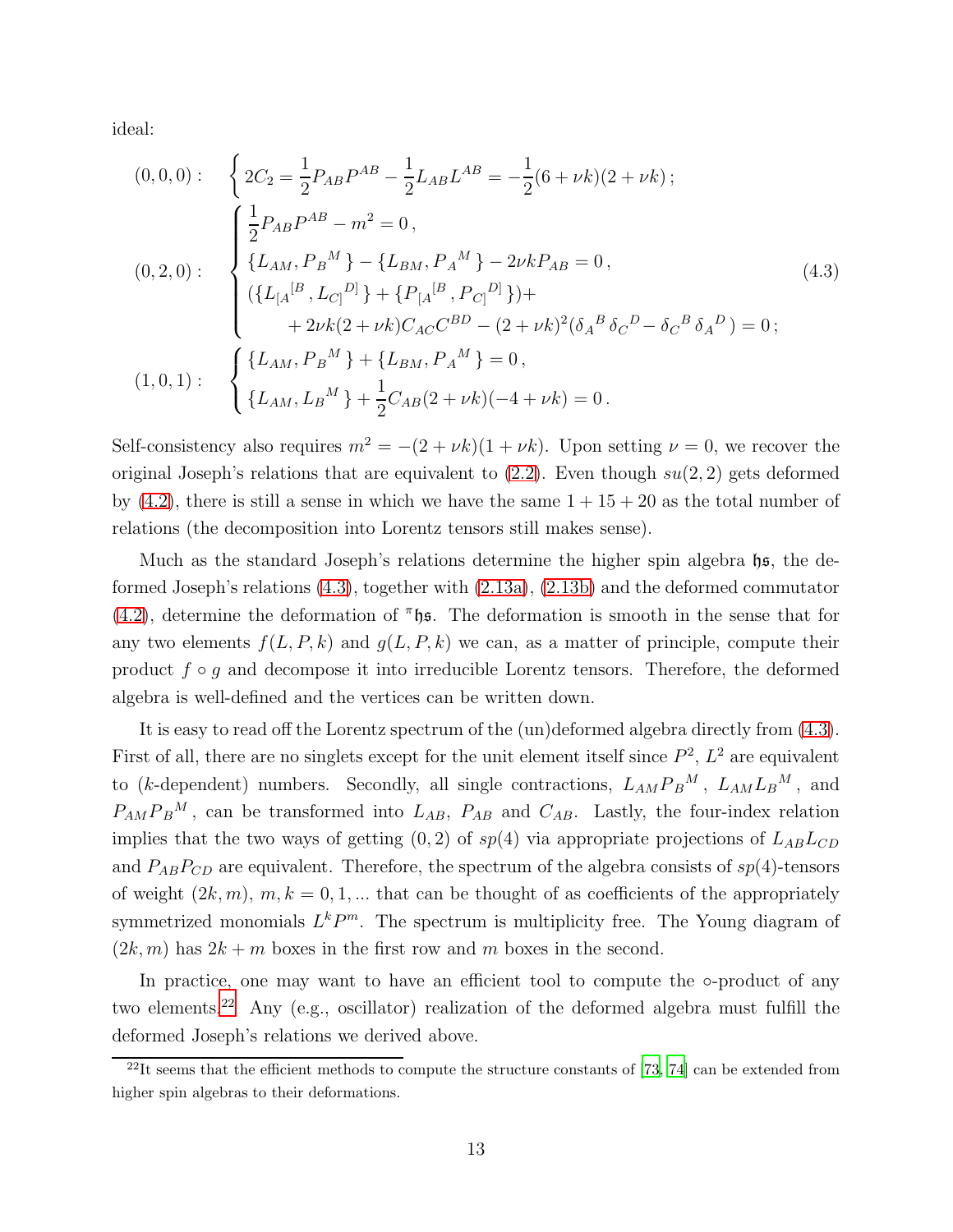#### <span id="page-14-0"></span>4.2 Quasi-conformal Realization

While the widely used oscillator realization [\(2.7\)](#page-6-1) is rigid, it is clear that the quasi-conformal realization, being minimal, must admit a deformation that we constructed in the previous section. The automorphism  $\pi$  is realized here in a very simple way:

$$
\pi(p_z) = -p_z, \qquad \pi(z) = -z, \qquad (4.4)
$$

leaving all the other generators intact. The corresponding smash-product algebra is defined by the relations

$$
k^2 = 1, \t\t \{z, k\} = 0, \t\t \{p_z, k\} = 0, \t\t (4.5)
$$

along with the requirement that k commutes to  $x, p_x, y, p_y$ . The desired deformation can now obtained by redefining the 'momentum'

<span id="page-14-4"></span><span id="page-14-3"></span><span id="page-14-2"></span>
$$
p_z \quad \mapsto \quad \tilde{p}_z = p_z + \frac{i\nu}{2z}k \,. \tag{4.6}
$$

Upon this redefinition the (anti)commutation relations for the triple  $z, \tilde{p}_z$ , k take the form

$$
[z, \tilde{p}_z] = i(1 + \nu k), \qquad \{z, k\} = 0, \qquad \{\tilde{p}_z, k\} = 0. \qquad (4.7)
$$

These relations are known as the 'deformed oscillator algebra' [\[75\]](#page-20-16). The change of variables [\(4.6\)](#page-14-2) should be accompanied with the following change of the composite operators  $Y_L^A$ :

$$
Y_L^A = \left\{ z, \tilde{p}_z, 0, \frac{1}{x} (zp_y - \tilde{p}_z y - \frac{1}{2} - \frac{1}{2} \nu k) \right\},\tag{4.8}
$$

while all  $Y_R^A$  stay the same. It is now a simple exercise in algebra to see that the Lorentz  $L_{AB}$  and translations  $P_{AB}$  generators, being defined by the same formulas [\(2.10\)](#page-7-7), [\(2.12\)](#page-7-8), do fulfill the deformed Joseph's relations  $(4.3)$  together with  $(2.13a)$ ,  $(2.13b)$ , and  $(4.2)$ . This gives an explicit quasi-conformal realization of the deformed algebra  $\pi$ hs. Thus, Rels. [\(4.7\)](#page-14-3), [\(4.8\)](#page-14-4) provide a complete solution of the 5d higher spin problem. It is interesting to note, that an obviously nontrivial deformation of the extended higher spin algebra generated by  $L_{AB}$ ,  $P_{AB}$ , and k is induced by the trivial deformation [\(4.6\)](#page-14-2) of the algebra of rational functions in non-commuting variables  $z, p_z, x, p_x, y, p_y$  and k.

### <span id="page-14-1"></span>5 Einstein Equations

Let us clarify the origin of the  $[P, P]$ -commutator  $(4.2)$ , which plays the role of a seed that drives the whole deformation. It results in the Einstein equations and is, therefore, wellmotivated. To show this, let us switch off all the higher spin components in  $\omega$  and C and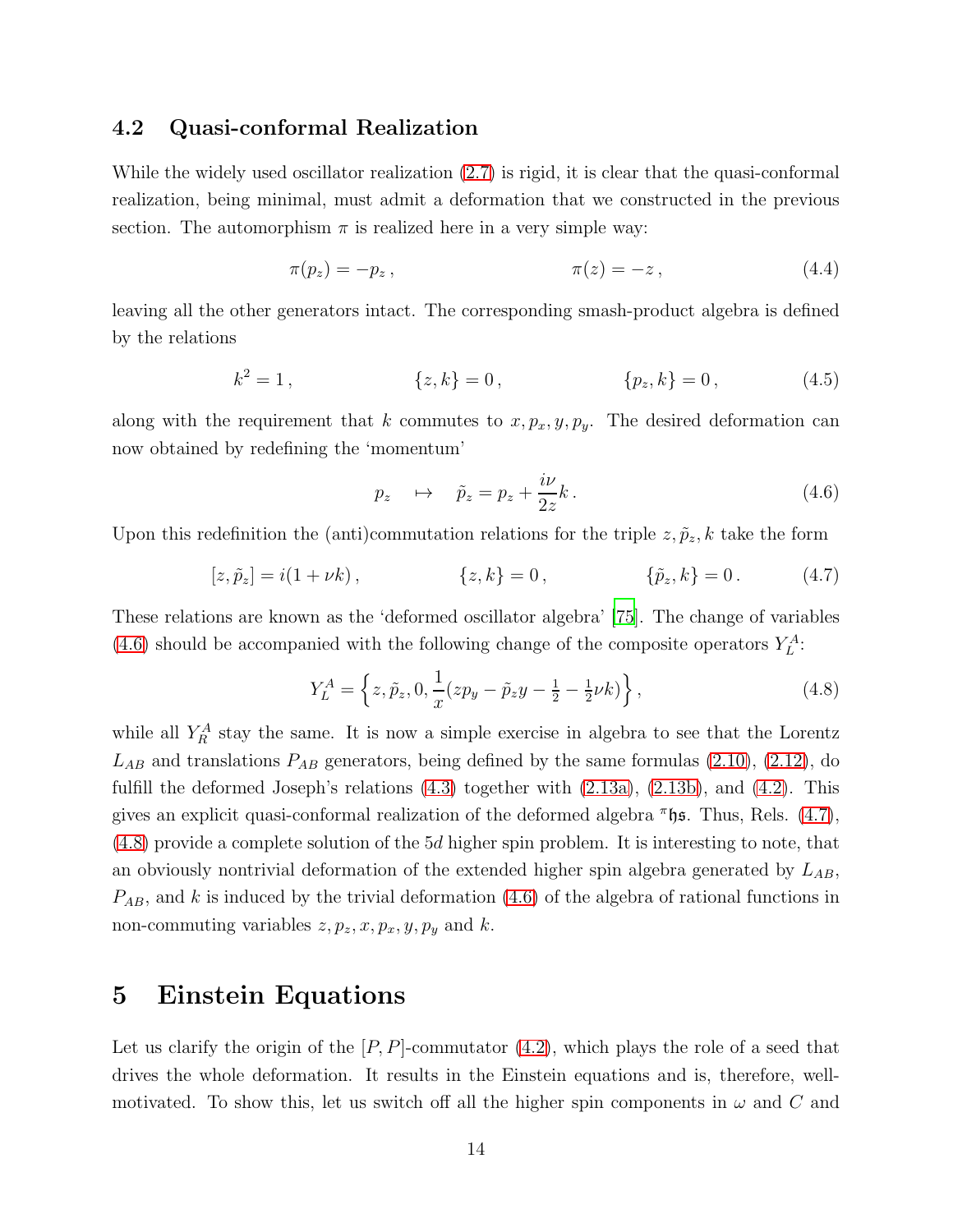concentrate on the spin-two sector.<sup>[23](#page-15-0)</sup> The Einstein equations are realized as the  $P_{AB}$  and  $L_{AB}$  components of [\(3.1a\)](#page-8-4):

$$
P_{AB} : \t dh^{AB} - \varpi^{[A}{}_{C} \wedge h^{CB]} = 0,
$$
  

$$
L_{AB} : \t d\varpi^{AB} - \varpi^{A}{}_{C} \wedge \varpi^{CB} = h^{A}{}_{C} \wedge h^{CB} + h_{C}{}^{M} \wedge h_{MD} W^{ABCD},
$$

where W has the symmetries of the Weyl tensor.<sup>[24](#page-15-1)</sup> It is embedded into C as  $W^{ABCD}L_{AB}L_{CD}$ . The first equation is the torsion constraint. The second one implies that the Riemann twoform (the left-hand side) consists of the cosmological hh-term (it comes from the undeformed [P, P]-commutator) and from the Weyl tensor. Thus, the traceless part of the Ricci tensor vanishes. This is a fancy yet correct way to impose the vacuum Einstein's equations. Let us see how the Weyl tensor emerges from the deformation. We write, omitting irrelevant terms and numerical factors,

$$
\mathcal{V}_3(\omega, \omega, C) = h_{MC} \wedge h_{ND} \phi_1(P^{MC}, P^{ND}) \star Ck \sim h_C{}^M \wedge h_{MD}(kL^{CD}) (W^{ABEF} L_{AB} L_{EF})k
$$
  

$$
\sim h_C{}^M \wedge h_{MD} \delta_A{}^C \delta_B{}^D W^{ABEF} L_{EF} \sim h_C{}^M \wedge h_{MD} W^{ABCD} L_{AB}.
$$

Here, we used [\(3.7\)](#page-10-1) with  $C \to Ck$ ;  $\phi_1$  results from [\(4.2\)](#page-12-4). In the last line we used the Joseph relations that imply that  $L_{AB}L^{AB} = 8 + \mathcal{O}(\nu)$  and hence the product  $\{L_{AB}, L_{CD}\}$  contains the singlet component in addition the others, that is,  $\{L_{AB}, L_{CD}\} = C_{AC}C_{BD} + \dots$  It is this singlet that reduces the power of  $L$ 's from 3 to 1, generating the proper right hand side for the Riemann two-form. Note that the potentially dangerous  $\overline{\omega} \overline{\omega} W$  and  $\overline{\omega} hW$  terms vanish since the deformation preserves both  $[L, L]$  and  $[L, P]$  commutators.

In the so(4, 1) language the Lorentz and translation generators are  $L_{ab} = -L_{ba}$  and  $P_a$ ,  $a, b = 1, \ldots, 5$ . We can summarize the physical interpretation of the deformation [\(4.2\)](#page-12-4) as follows (now it is written in a  $d$ -independent form):

<span id="page-15-2"></span>
$$
[P_a, P_b] = (1 + \nu k)L_{ab} \qquad \Longleftrightarrow \qquad \text{(Einstein Equations)}.
$$
 (5.1)

Of course, the Einstein equations is a part of numerous non higher spin theories. The difference is that the deformation [\(5.1\)](#page-15-2) is a small part of the Hochschild cocycle  $\phi_1$  of the higher spin algebra and leads to the  $A_{\infty}$ -algebra eventually [\[41,](#page-19-15) [42\]](#page-19-2). It is the associative structure of the higher spin algebras and of the deformation they lead to that brings higher spin fields in. In the lower-spin theories containing gravity, the same commutator  $[P_a, P_b]$ 

<span id="page-15-0"></span> $^{23}$ It is well to bear in mind that this is not a consistent truncation of the full theory: since each field sources all the others, one cannot just set higher spin fields to zero.

<span id="page-15-1"></span><sup>&</sup>lt;sup>24</sup>The Weyl tensor in the  $so(4, 1)$  language  $W_{ab, cd}$  has the same symmetries as the Riemann tensor and is also traceless. In the  $sp(4)$  language this corresponds to a rank-four totally symmetric tensor  $W^{ABCD}$ .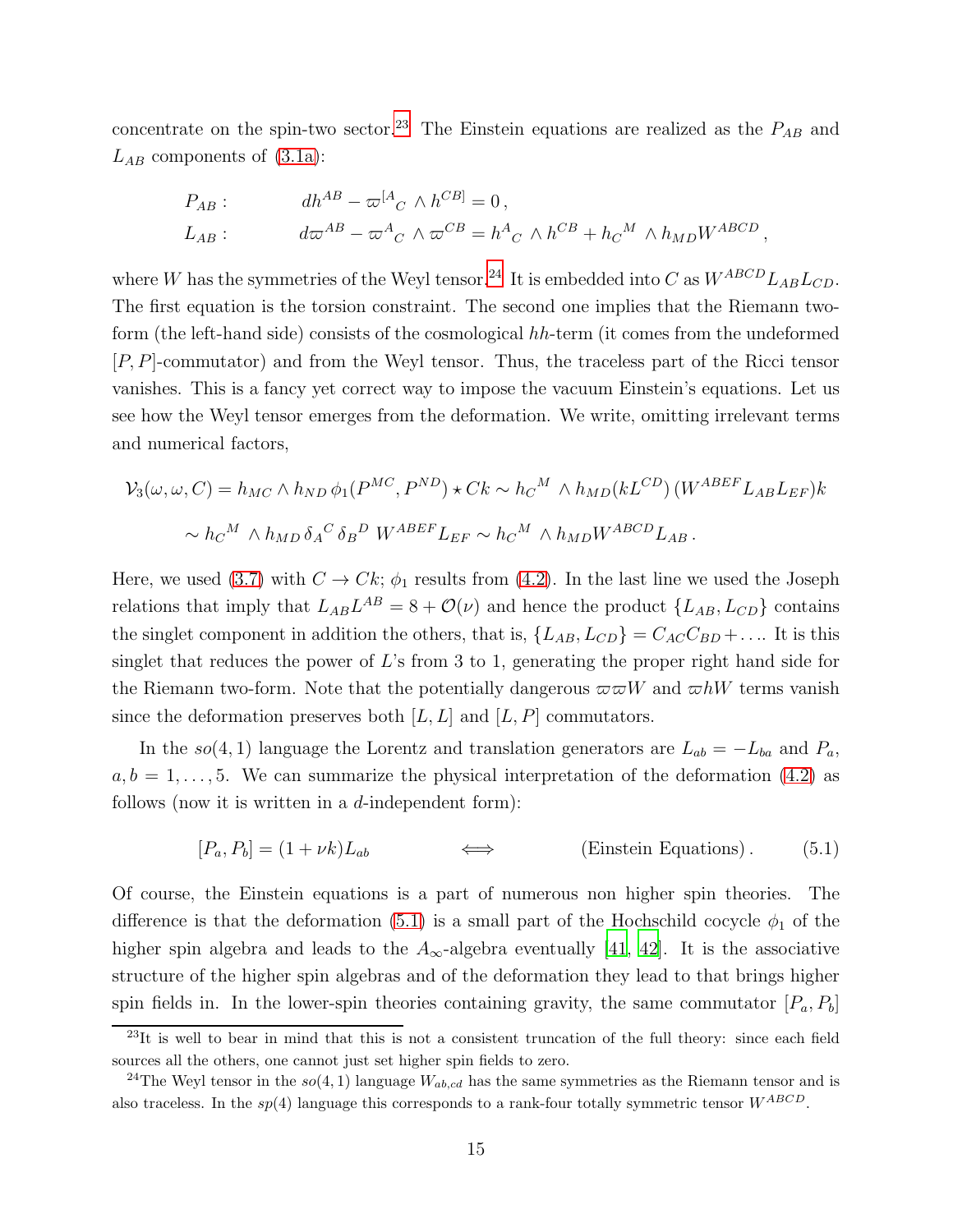gets deformed, but only as the Chevalley–Eilenberg cocycle of the Poincaré or (anti)-de Sitter algebra.[25](#page-16-1) As such, it does not call for a higher spin extension.

# <span id="page-16-0"></span>6 Conclusions

In the paper we constructed the bosonic formal higher spin gravity in  $AdS_5$ . The cornerstone of any formal Higher Spin Gravity is a higher spin algebra. The definition of higher spin algebras via enveloping algebras and Joseph's relations is a fundamental one. We suggested a new way to construct the interaction vertices by deforming the Joseph ideal relations as well as the commutator of the  $AdS_5$  translations. This simplifies significantly the construction and puts the full nonlinear theory on the same algebraic ground as the higher spin algebra.

Any other realization of the 5d theory has to fulfill the deformed Joseph's relations we found. The usual oscillator realization does not admit the deformation and cannot be used to construct interactions. Instead, we constructed a quasi-conformal realization of the deformed algebra. Obviously, the two approaches – through the universal enveloping algebra and the quasi-conformal realization – are applicable to all other higher spin gravities, both known and yet to be constructed. Some examples of interest include the 5d supersymmetric theories, the 7d higher spin gravities [\[76\]](#page-20-17), and the 6d exceptional higher spin gravity based on the  $F(4)$  superalgebra [\[77\]](#page-20-18).

The considered bosonic theory opens up the way for the supersymmetric extensions, where  $su(2, 2)$  gets replaced by  $su(2, 2|N)$ . The massless sector of tensionless strings should be described by a theory based on the higher spin extension of  $psu(2, 2|4)$  [\[51](#page-19-5)]. We expect that the two approaches presented here should admit a straightforward supersymmetric extension, e.g. the quasi-conformal realization is available [\[54,](#page-19-14) [55\]](#page-19-12). Contrary to the case of  $AdS_4$  there is an upper bound  $\mathcal{N} \leq 8$  on the number of supersymmetries for higher spin gravities in  $AdS_5$ .

It is worth mentioning, that there are not so many ways to deform enveloping algebras. Well-known is the quantum deformations of the Hopf structure. We seem to have found another way: enveloping algebras evaluated in certain irreducible representations do admit a deformation as associative algebras once extended with automorphisms (while the quotient algebras themselves may not have any deformations). This is closely related to the quantization of the corresponding Poisson orbifolds.

Lastly, it would be interesting to establish a more precise relation between integrable

<span id="page-16-1"></span> $^{25}$ It becomes more transparent when formulated in the frame-like language of vielbien and spin-connection. which can be interpreted as the gauge fields of the symmetry algebras of the maximally symmetric vacua.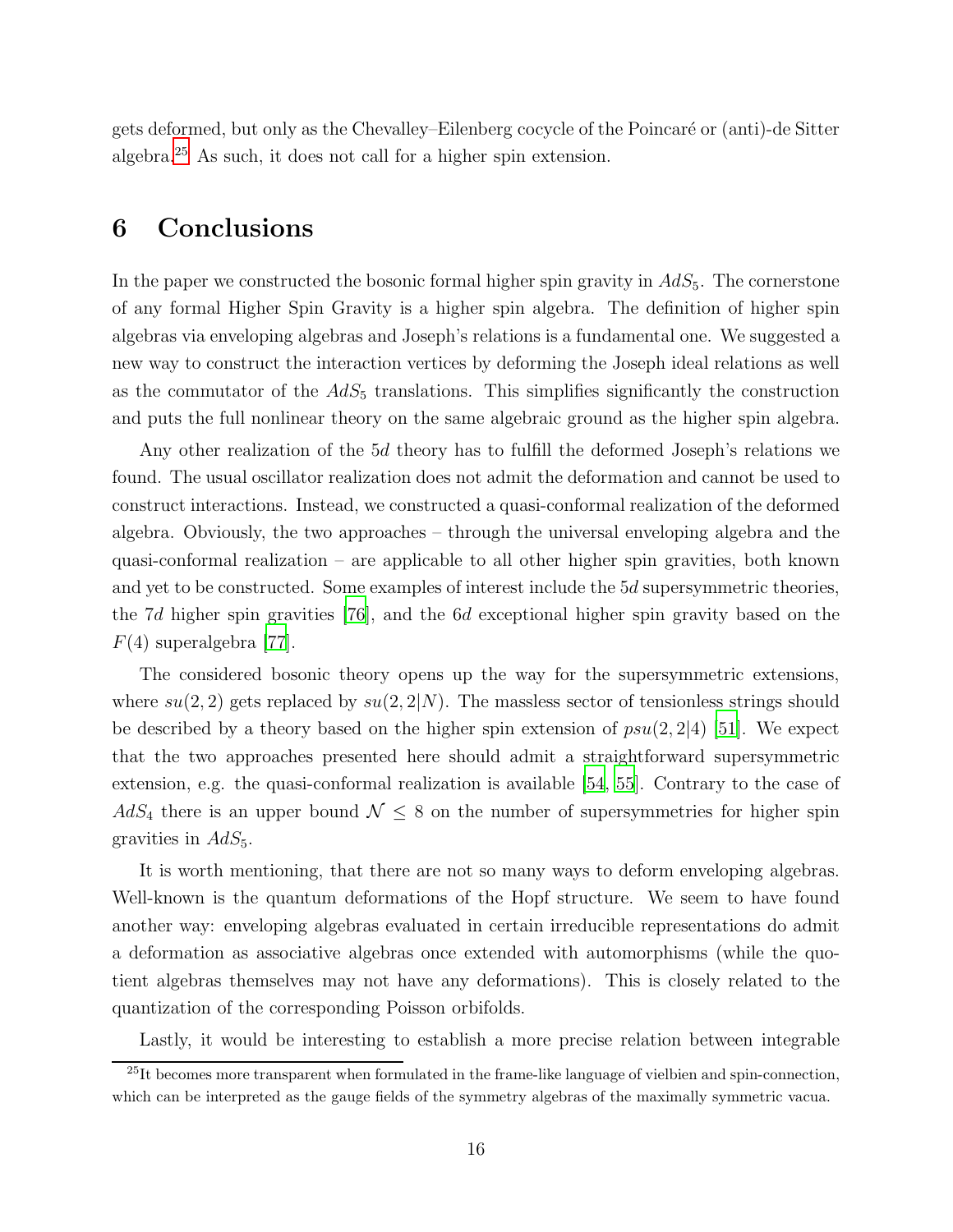quantum-mechanical models, e.g. the Calogero model, and formal Higher Spin Gravities.

# Acknowledgments

We are grateful to Murat Gunaydin, Karapet Mkrtchyan, Ergin Sezgin and Per Sundell for very useful discussions. The work of E.S. was supported by the Russian Science Foundation grant 18-72-10123 in association with the Lebedev Physical Institute. The work of T.T. is supported by the International Max Planck Research School for Mathematical and Physical Aspects of Gravitation, Cosmology and Quantum Field Theory.

# <span id="page-17-0"></span>Bibliography

- <span id="page-17-1"></span>[1] S. Weinberg, "Photons and Gravitons in S Matrix Theory: Derivation of Charge Conservation and Equality of Gravitational and Inertial Mass," Phys. Rev. 135 [\(1964\) B1049–B1056.](http://dx.doi.org/10.1103/PhysRev.135.B1049)
- [2] S. R. Coleman and J. Mandula, "All Possible Symmetries of the S Matrix," Phys. Rev. 159 [\(1967\) 1251–1256.](http://dx.doi.org/10.1103/PhysRev.159.1251)
- <span id="page-17-2"></span>[3] X. Bekaert, N. Boulanger, and S. Leclercq, "Strong obstruction of the Berends-Burgers-van Dam spin-3 vertex," J.Phys. A43 [\(2010\) 185401,](http://dx.doi.org/10.1088/1751-8113/43/18/185401) [arXiv:1002.0289 \[hep-th\]](http://arxiv.org/abs/1002.0289).
- <span id="page-17-8"></span>[4] J. Maldacena and A. Zhiboedov, "Constraining Conformal Field Theories with A Higher Spin Symmetry," [arXiv:1112.1016 \[hep-th\]](http://arxiv.org/abs/1112.1016).
- [5] N. Boulanger, D. Ponomarev, E. Skvortsov, and M. Taronna, "On the uniqueness of higher-spin symmetries in AdS and CFT," [arXiv:1305.5180 \[hep-th\]](http://arxiv.org/abs/1305.5180).
- $[6]$  V. Alba and K. Diab, "Constraining conformal field theories with a higher spin symmetry in d=4," [arXiv:1307.8092 \[hep-th\]](http://arxiv.org/abs/1307.8092).
- <span id="page-17-9"></span>[7] V. Alba and K. Diab, "Constraining conformal field theories with a higher spin symmetry in  $d > 3$ dimensions," [arXiv:1510.02535 \[hep-th\]](http://arxiv.org/abs/1510.02535).
- <span id="page-17-6"></span>[8] X. Bekaert, J. Erdmenger, D. Ponomarev, and C. Sleight, "Quartic AdS Interactions in Higher-Spin Gravity from Conformal Field Theory," JHEP 11 [\(2015\) 149,](http://dx.doi.org/10.1007/JHEP11(2015)149) [arXiv:1508.04292 \[hep-th\]](http://arxiv.org/abs/1508.04292).
- [9] C. Sleight and M. Taronna, "Higher-Spin Gauge Theories and Bulk Locality," Phys. Rev. Lett. 121 [no. 17, \(2018\) 171604,](http://dx.doi.org/10.1103/PhysRevLett.121.171604) arXiv: 1704.07859 [hep-th].
- <span id="page-17-7"></span>[10] D. Ponomarev, "A Note on (Non)-Locality in Holographic Higher Spin Theories," Universe 4 [no. 1, \(2018\) 2,](http://dx.doi.org/10.3390/universe4010002) [arXiv:1710.00403 \[hep-th\]](http://arxiv.org/abs/1710.00403).
- <span id="page-17-3"></span>[11] M. Blencowe, "A Consistent Interacting Massless Higher Spin Field Theory in  $D = (2+1)$ ," [Class.Quant.Grav.](http://dx.doi.org/10.1088/0264-9381/6/4/005) 6 (1989) 443.
- [12] A. Campoleoni, S. Fredenhagen, S. Pfenninger, and S. Theisen, "Asymptotic symmetries of three-dimensional gravity coupled to higher-spin fields," *JHEP* 1011 [\(2010\) 007,](http://dx.doi.org/10.1007/JHEP11(2010)007) [arXiv:1008.4744 \[hep-th\]](http://arxiv.org/abs/1008.4744).
- <span id="page-17-4"></span>[13] M. Henneaux and S.-J. Rey, "Nonlinear  $W_{infinity}$  as Asymptotic Symmetry of Three-Dimensional Higher Spin Anti-de Sitter Gravity," JHEP 1012 [\(2010\) 007,](http://dx.doi.org/10.1007/JHEP12(2010)007) [arXiv:1008.4579 \[hep-th\]](http://arxiv.org/abs/1008.4579).
- <span id="page-17-5"></span>[14] M. R. Gaberdiel and R. Gopakumar, "Minimal Model Holography," J. Phys. A46 [\(2013\) 214002,](http://dx.doi.org/10.1088/1751-8113/46/21/214002) [arXiv:1207.6697 \[hep-th\]](http://arxiv.org/abs/1207.6697).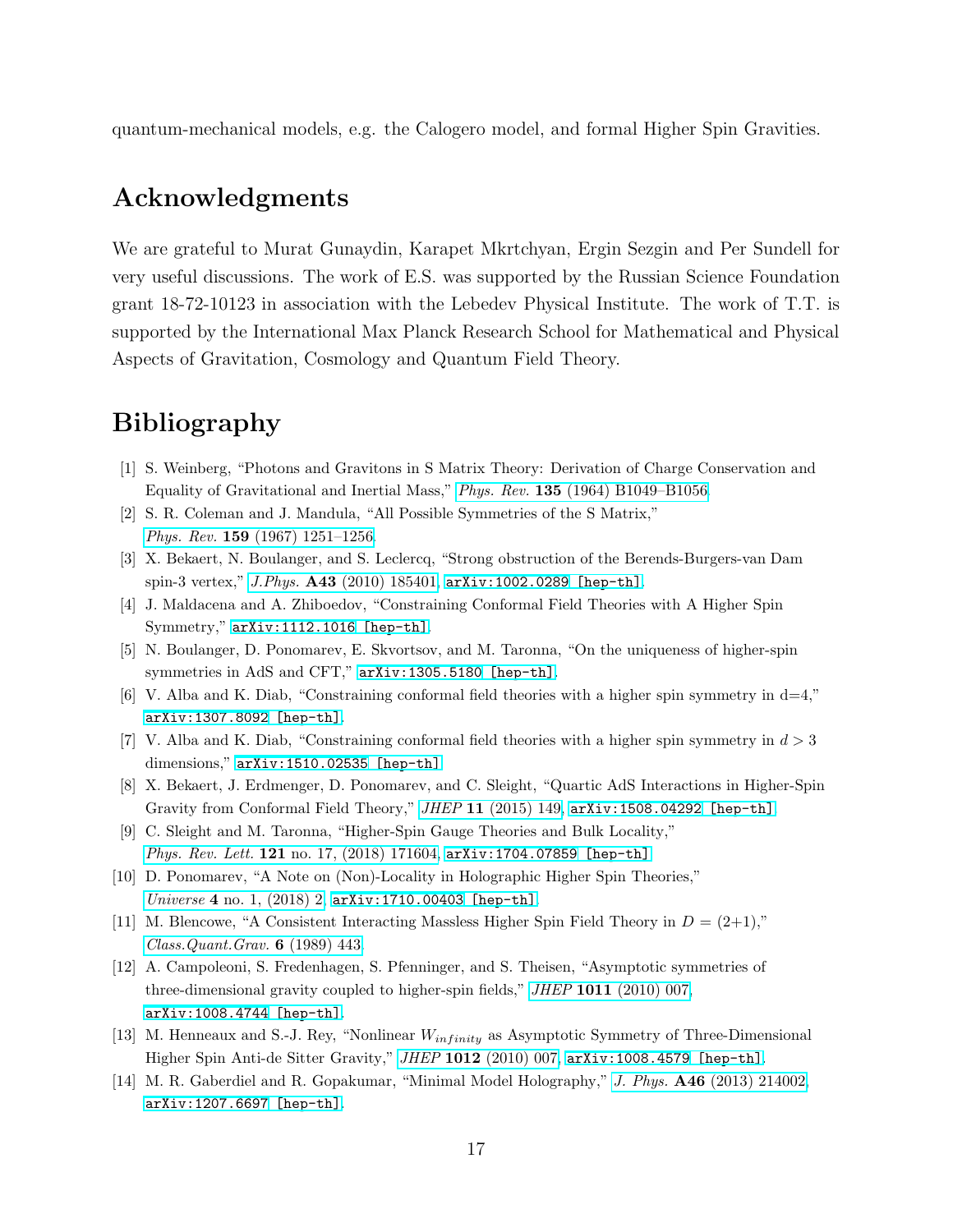- <span id="page-18-0"></span>[15] A. Y. Segal, "Conformal higher spin theory," Nucl. Phys. B664 [\(2003\) 59–130,](http://dx.doi.org/10.1016/S0550-3213(03)00368-7) [arXiv:hep-th/0207212 \[hep-th\]](http://arxiv.org/abs/hep-th/0207212).
- [16] A. A. Tseytlin, "On limits of superstring in AdS(5)  $\times$  S<sup>\*\*</sup>5," [Theor. Math. Phys.](http://dx.doi.org/10.1023/A:1020646014240) 133 (2002) 1376–1389, [arXiv:hep-th/0201112 \[hep-th\]](http://arxiv.org/abs/hep-th/0201112). [Teor. Mat. Fiz.133,69(2002)].
- <span id="page-18-1"></span>[17] X. Bekaert, E. Joung, and J. Mourad, "Effective action in a higher-spin background," JHEP 02 [\(2011\) 048,](http://dx.doi.org/10.1007/JHEP02(2011)048) [arXiv:1012.2103 \[hep-th\]](http://arxiv.org/abs/1012.2103).
- <span id="page-18-2"></span>[18] R. R. Metsaev, "S matrix approach to massless higher spins theory. 2: The Case of internal symmetry," Mod. Phys. Lett. A6 [\(1991\) 2411–2421.](http://dx.doi.org/10.1142/S0217732391002839)
- [19] R. R. Metsaev, "Poincare invariant dynamics of massless higher spins: Fourth order analysis on mass shell," [Mod. Phys. Lett.](http://dx.doi.org/10.1142/S0217732391000348) A6 (1991) 359–367.
- [20] D. Ponomarev and E. D. Skvortsov, "Light-Front Higher-Spin Theories in Flat Space," J. Phys.  $A50$  [no. 9, \(2017\) 095401,](http://dx.doi.org/10.1088/1751-8121/aa56e7)  $arXiv:1609.04655$  [hep-th].
- [21] D. Ponomarev, "Chiral Higher Spin Theories and Self-Duality," JHEP 12 [\(2017\) 141,](http://dx.doi.org/10.1007/JHEP12(2017)141) [arXiv:1710.00270 \[hep-th\]](http://arxiv.org/abs/1710.00270).
- <span id="page-18-3"></span>[22] E. D. Skvortsov, T. Tran, and M. Tsulaia, "Quantum Chiral Higher Spin Gravity," Phys. Rev. Lett. 121 [no. 3, \(2018\) 031601,](http://dx.doi.org/10.1103/PhysRevLett.121.031601) [arXiv:1805.00048 \[hep-th\]](http://arxiv.org/abs/1805.00048).
- <span id="page-18-4"></span>[23] E. Skvortsov, "Light-Front Bootstrap for Chern-Simons Matter Theories," JHEP 06 [\(2019\) 058,](http://dx.doi.org/10.1007/JHEP06(2019)058) [arXiv:1811.12333 \[hep-th\]](http://arxiv.org/abs/1811.12333).
- <span id="page-18-5"></span>[24] B. Sundborg, "Stringy gravity, interacting tensionless strings and massless higher spins," [Nucl. Phys. Proc. Suppl.](http://dx.doi.org/10.1016/S0920-5632(01)01545-6) 102 (2001) 113–119, [arXiv:hep-th/0103247](http://arxiv.org/abs/hep-th/0103247).
- <span id="page-18-16"></span>[25] E. Sezgin and P. Sundell, "Massless higher spins and holography," Nucl.Phys. B644 [\(2002\) 303–370,](http://dx.doi.org/10.1016/S0550-3213(02)00739-3) [arXiv:hep-th/0205131 \[hep-th\]](http://arxiv.org/abs/hep-th/0205131).
- <span id="page-18-6"></span>[26] I. R. Klebanov and A. M. Polyakov, "AdS dual of the critical O(N) vector model," Phys. Lett. B550 [\(2002\) 213–219,](http://dx.doi.org/10.1016/S0370-2693(02)02980-5) [arXiv:hep-th/0210114](http://arxiv.org/abs/hep-th/0210114).
- <span id="page-18-7"></span>[27] I. Heemskerk, J. Penedones, J. Polchinski, and J. Sully, "Holography from Conformal Field Theory," JHEP 10 [\(2009\) 079,](http://dx.doi.org/10.1088/1126-6708/2009/10/079) [arXiv:0907.0151 \[hep-th\]](http://arxiv.org/abs/0907.0151).
- <span id="page-18-8"></span>[28] P. Haggi-Mani and B. Sundborg, "Free large N supersymmetric Yang-Mills theory as a string theory," JHEP 04 [\(2000\) 031,](http://dx.doi.org/10.1088/1126-6708/2000/04/031) [arXiv:hep-th/0002189 \[hep-th\]](http://arxiv.org/abs/hep-th/0002189).
- <span id="page-18-9"></span>[29] D. J. Gross, "High-Energy Symmetries of String Theory," [Phys. Rev. Lett.](http://dx.doi.org/10.1103/PhysRevLett.60.1229) 60 (1988) 1229.
- <span id="page-18-10"></span>[30] A. A. Tseytlin, "Semiclassical quantization of superstrings: AdS(5) x S\*\*5 and beyond," [Int. J. Mod. Phys.](http://dx.doi.org/10.1142/S0217751X03012382) A18 (2003) 981–1006, [arXiv:hep-th/0209116 \[hep-th\]](http://arxiv.org/abs/hep-th/0209116).
- <span id="page-18-11"></span>[31] G. Bonelli, "On the covariant quantization of tensionless bosonic strings in AdS space-time," JHEP 11 [\(2003\) 028,](http://dx.doi.org/10.1088/1126-6708/2003/11/028) [arXiv:hep-th/0309222 \[hep-th\]](http://arxiv.org/abs/hep-th/0309222).
- <span id="page-18-12"></span>[32] L. Eberhardt, M. R. Gaberdiel, and R. Gopakumar, "The Worldsheet Dual of the Symmetric Product CFT," JHEP 04 [\(2019\) 103,](http://dx.doi.org/10.1007/JHEP04(2019)103) [arXiv:1812.01007 \[hep-th\]](http://arxiv.org/abs/1812.01007).
- <span id="page-18-13"></span>[33] N. Gromov and A. Sever, "The Holographic Fishchain," [arXiv:1903.10508 \[hep-th\]](http://arxiv.org/abs/1903.10508).
- <span id="page-18-14"></span>[34] M. G. Eastwood, "Higher symmetries of the Laplacian," Annals Math. **161** [\(2005\) 1645–1665,](http://dx.doi.org/10.4007/annals.2005.161.1645) [arXiv:hep-th/0206233 \[hep-th\]](http://arxiv.org/abs/hep-th/0206233).
- <span id="page-18-15"></span>[35] N. Colombo and P. Sundell, "Higher Spin Gravity Amplitudes From Zero-form Charges," [arXiv:1208.3880 \[hep-th\]](http://arxiv.org/abs/1208.3880).
- [36] V. E. Didenko, J. Mei, and E. D. Skvortsov, "Exact higher-spin symmetry in CFT: free fermion correlators from Vasiliev Theory," Phys. Rev. D88 [\(2013\) 046011,](http://dx.doi.org/10.1103/PhysRevD.88.046011) [arXiv:1301.4166 \[hep-th\]](http://arxiv.org/abs/1301.4166).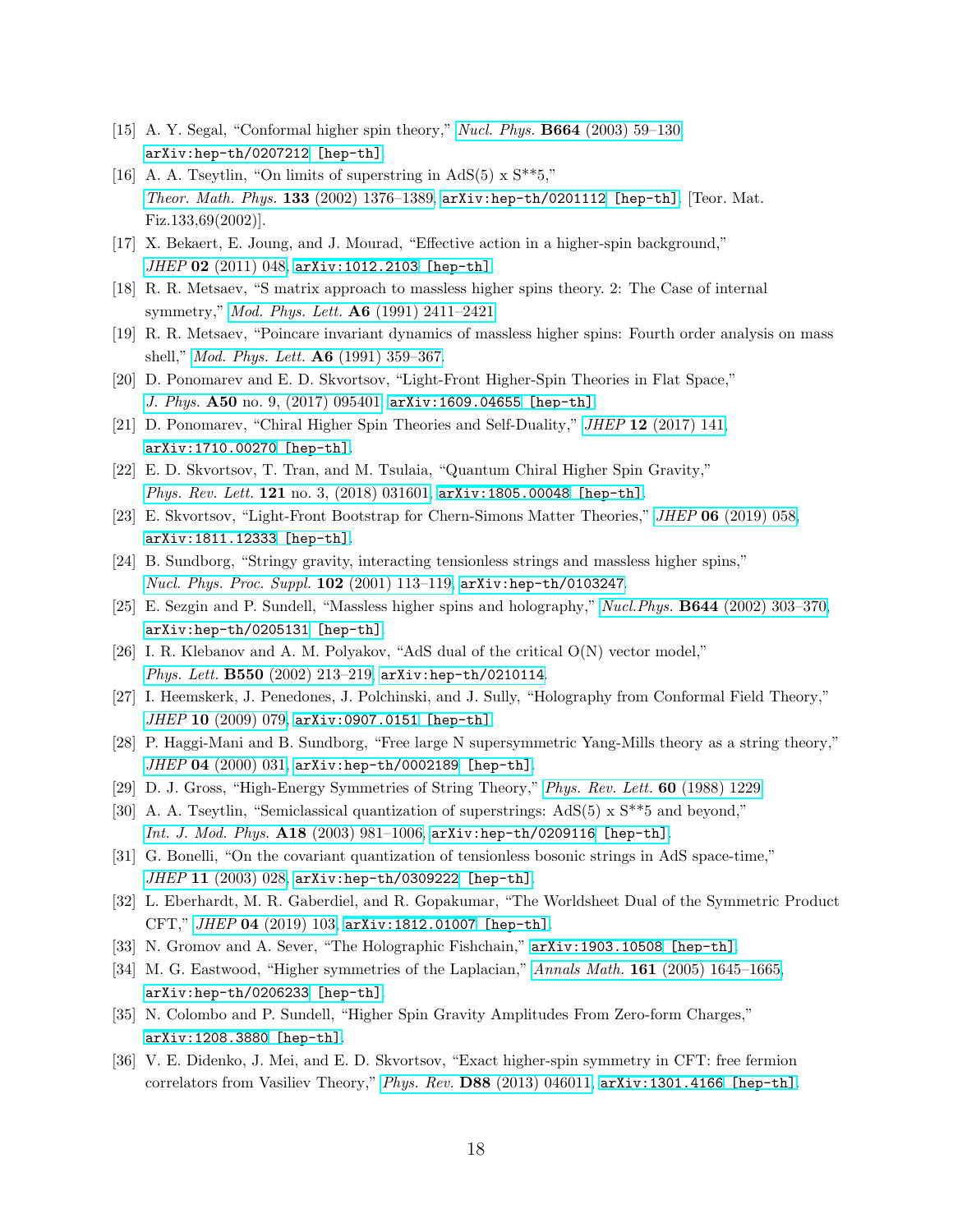- [37] V. Didenko and E. Skvortsov, "Exact higher-spin symmetry in CFT: all correlators in unbroken Vasiliev theory," JHEP 1304 [\(2013\) 158,](http://dx.doi.org/10.1007/JHEP04(2013)158) [arXiv:1210.7963 \[hep-th\]](http://arxiv.org/abs/1210.7963).
- <span id="page-19-3"></span>[38] R. Bonezzi, N. Boulanger, D. De Filippi, and P. Sundell, "Noncommutative Wilson lines in higher-spin theory and correlation functions of conserved currents for free conformal fields," J. Phys. A50 no. 47,  $(2017)$  475401, [arXiv:1705.03928 \[hep-th\]](http://arxiv.org/abs/1705.03928).
- <span id="page-19-0"></span>[39] M. R. Gaberdiel and B. Zwiebach, "Tensor constructions of open string theories. 1: Foundations," Nucl. Phys. B505 (1997) 569-624, [arXiv:hep-th/9705038 \[hep-th\]](http://arxiv.org/abs/hep-th/9705038).
- <span id="page-19-1"></span>[40] T. Erler, S. Konopka, and I. Sachs, "Resolving Witten's superstring field theory," JHEP 04 [\(2014\) 150,](http://dx.doi.org/10.1007/JHEP04(2014)150) [arXiv:1312.2948 \[hep-th\]](http://arxiv.org/abs/1312.2948).
- <span id="page-19-15"></span>[41] A. Sharapov and E. Skvortsov, " $A_{\infty}$  Algebras from Slightly Broken Higher Spin Symmetries," [arXiv:1809.10027 \[hep-th\]](http://arxiv.org/abs/1809.10027).
- <span id="page-19-2"></span>[42] A. Sharapov and E. Skvortsov, "Formal Higher Spin Gravities," Nucl. Phys. B941 [\(2019\) 838–860,](http://dx.doi.org/10.1016/j.nuclphysb.2019.02.011) [arXiv:1901.01426 \[hep-th\]](http://arxiv.org/abs/1901.01426).
- [43] M. A. Vasiliev, "Consistent equation for interacting gauge fields of all spins in (3+1)-dimensions," Phys. Lett. **B243** (1990) 378-382.
- [44] S. Prokushkin and M. A. Vasiliev, "Higher spin gauge interactions for massive matter fields in 3-D AdS space-time," Nucl.Phys. B545 [\(1999\) 385,](http://dx.doi.org/10.1016/S0550-3213(98)00839-6) [arXiv:hep-th/9806236 \[hep-th\]](http://arxiv.org/abs/hep-th/9806236).
- <span id="page-19-6"></span>[45] M. A. Vasiliev, "Nonlinear equations for symmetric massless higher spin fields in  $(A)dS(d)$ ," Phys. Lett.  $B567$  (2003) 139-151, [arXiv:hep-th/0304049 \[hep-th\]](http://arxiv.org/abs/hep-th/0304049).
- <span id="page-19-7"></span>[46] A. Sagnotti, E. Sezgin, and P. Sundell, "On higher spins with a strong  $sp(2,r)$  condition," [hep-th/0501156](http://arxiv.org/abs/hep-th/0501156).
- [47] R. Bonezzi, N. Boulanger, E. Sezgin, and P. Sundell, "Frobenius–Chern–Simons gauge theory," J. Phys. A50 no. 5,  $(2017)$  055401, [arXiv:1607.00726 \[hep-th\]](http://arxiv.org/abs/1607.00726).
- <span id="page-19-8"></span>[48] X. Bekaert, M. Grigoriev, and E. D. Skvortsov, "Higher Spin Extension of Fefferman-Graham Construction," Universe 4 [no. 2, \(2018\) 17,](http://dx.doi.org/10.3390/universe4020017) [arXiv:1710.11463 \[hep-th\]](http://arxiv.org/abs/1710.11463).
- <span id="page-19-9"></span>[49] C. Arias, R. Bonezzi, and P. Sundell, "Bosonic Higher Spin Gravity in any Dimension with Dynamical Two-Form," JHEP 03 [\(2019\) 001,](http://dx.doi.org/10.1007/JHEP03(2019)001) [arXiv:1712.03135 \[hep-th\]](http://arxiv.org/abs/1712.03135).
- <span id="page-19-4"></span>[50] M. Grigoriev and E. D. Skvortsov, "Type-B Formal Higher Spin Gravity," JHEP 05 [\(2018\) 138,](http://dx.doi.org/10.1007/JHEP05(2018)138) [arXiv:1804.03196 \[hep-th\]](http://arxiv.org/abs/1804.03196).
- <span id="page-19-5"></span>[51] E. Sezgin and P. Sundell, "Towards massless higher spin extension of D=5, N=8 gauged supergravity," JHEP 09 [\(2001\) 025,](http://dx.doi.org/10.1088/1126-6708/2001/09/025) [arXiv:hep-th/0107186 \[hep-th\]](http://arxiv.org/abs/hep-th/0107186).
- <span id="page-19-10"></span>[52] E. Sezgin and P. Sundell, "Supersymmetric Higher Spin Theories," [arXiv:1208.6019 \[hep-th\]](http://arxiv.org/abs/1208.6019).
- <span id="page-19-11"></span>[53] E. S. Fradkin and V. Ya. Linetsky, "Conformal superalgebras of higher spins," Annals Phys. 198 [\(1990\) 252–292.](http://dx.doi.org/10.1016/0003-4916(90)90252-J)
- <span id="page-19-14"></span>[54] S. Fernando and M. Günaydin, "Minimal unitary representation of  $SU(2,2)$  and its deformations as massless conformal fields and their supersymmetric extensions," J.Math.Phys. 51 [\(2010\) 082301,](http://dx.doi.org/10.1063/1.3447773) [arXiv:0908.3624 \[hep-th\]](http://arxiv.org/abs/0908.3624).
- <span id="page-19-12"></span>[55] K. Govil and M. Günaydin, "Deformed Twistors and Higher Spin Conformal (Super-)Algebras in Four Dimensions," JHEP 03 [\(2015\) 026,](http://dx.doi.org/10.1007/JHEP07(2014)004) [arXiv:1312.2907 \[hep-th\]](http://arxiv.org/abs/1312.2907).
- <span id="page-19-13"></span>[56] R. R. Metsaev, "Massless arbitrary spin fields in AdS(5)," Phys. Lett. B531 [\(2002\) 152–160,](http://dx.doi.org/10.1016/S0370-2693(02)01344-8) [arXiv:hep-th/0201226 \[hep-th\]](http://arxiv.org/abs/hep-th/0201226).
- [57] R. R. Metsaev, "Mixed symmetry massive fields in AdS(5)," [Class. Quant. Grav.](http://dx.doi.org/10.1088/0264-9381/22/13/016) 22 (2005) 2777-2796,  $arXiv:hep-th/0412311$  [hep-th].